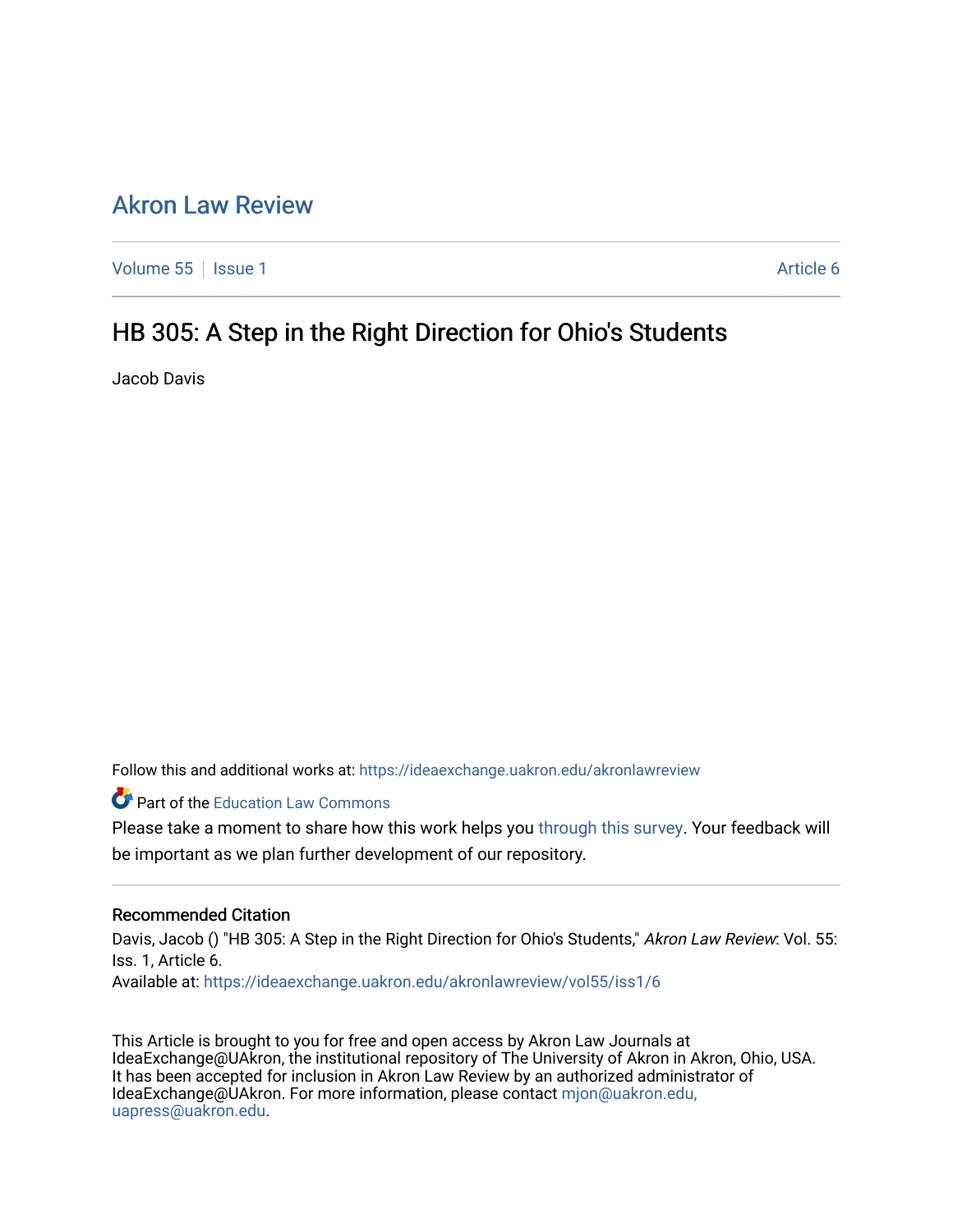# **HB305: A STEP IN THE RIGHT DIRECTION FOR OHIO'S STUDENTS**

# *Jacob Davis[\\*](#page-1-0)*

| В.                                          |                                                                                                                                                                                                            |
|---------------------------------------------|------------------------------------------------------------------------------------------------------------------------------------------------------------------------------------------------------------|
|                                             |                                                                                                                                                                                                            |
|                                             |                                                                                                                                                                                                            |
|                                             |                                                                                                                                                                                                            |
|                                             |                                                                                                                                                                                                            |
|                                             |                                                                                                                                                                                                            |
|                                             |                                                                                                                                                                                                            |
|                                             |                                                                                                                                                                                                            |
|                                             |                                                                                                                                                                                                            |
| В.                                          |                                                                                                                                                                                                            |
| 1. Cupp-Patterson introduces wealth factors |                                                                                                                                                                                                            |
|                                             |                                                                                                                                                                                                            |
|                                             |                                                                                                                                                                                                            |
| of a new review commission, which will make |                                                                                                                                                                                                            |
| on-the-fly revisions to the state funding   |                                                                                                                                                                                                            |
|                                             | .240                                                                                                                                                                                                       |
| 3. The Cupp-Patterson drafters have proven  |                                                                                                                                                                                                            |
|                                             |                                                                                                                                                                                                            |
|                                             |                                                                                                                                                                                                            |
|                                             |                                                                                                                                                                                                            |
|                                             |                                                                                                                                                                                                            |
|                                             | The Story of School Finance Litigation in Ohio221<br>Pre-DeRolph: Walter and the Foundation Program223<br>Necessary Change to an Unconstitutional System232<br>2. Cupp-Patterson provides for the creation |

219

<span id="page-1-0"></span><sup>\*</sup> Jacob Davis is a J.D. Candidate at the University of Akron School of Law, May 2022. Many thanks to the *Akron Law Review* for the guidance and feedback I have received at every step of the writing process. This article was inspired by, and is dedicated to, two phenomenal educators and parents, Walter and Aimee Davis. Thank you for your continued support, and for being my greatest teachers.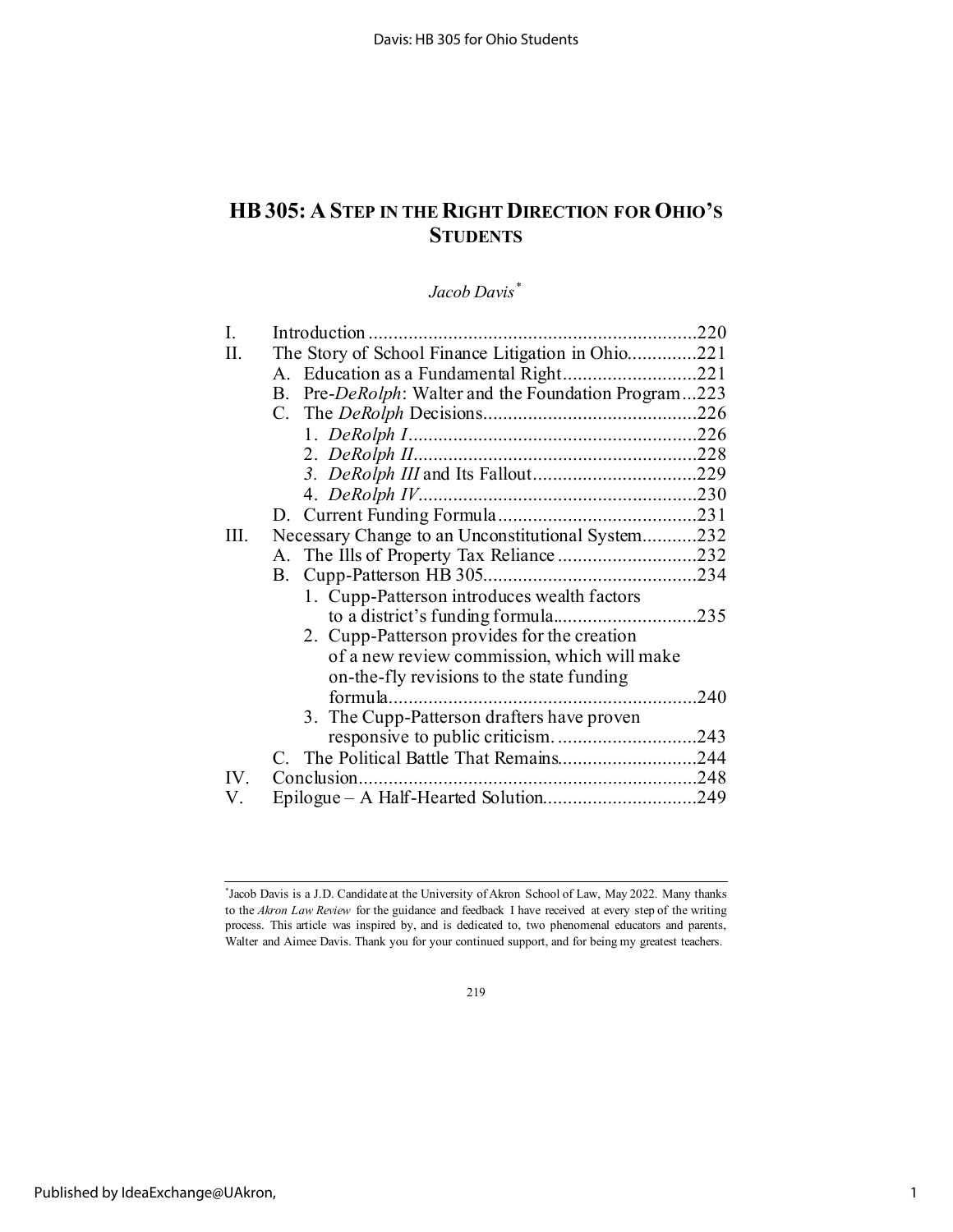## I. INTRODUCTION

"Unconstitutional" remains one of the most powerful words in American democracy. American society is rooted in the idea of liberty, certain unalienable rights that have been deemed to be self-evident. When these rights are violated, there is hell to pay, and the people's government must swiftly respond to correct the injustice. But this swift response to an identified injustice has not been felt by millions of Ohioans—instead, it has persisted for almost twenty-four years.

The right to a thorough and efficient system of common schools is not as flashy or oft-cited as the rights to life, liberty, or property, but it is shared by the American public just the same. Ohio's Constitution establishes the fundamental right to education: "The general assembly shall make such provisions, by taxation, or otherwise, as, with the income arising from the school trust fund, will secure a thorough and efficient system of common schools throughout the State."<sup>[1](#page-2-0)</sup>

Over four years, the Ohio Supreme Court provided four different rulings finding that Ohio's approach to achieving this constitutional mandate was flawed, and therefore unconstitutional.<sup>[2](#page-2-1)</sup> These rulings, known as the *DeRolph* decisions, found that a funding formula rooted in a district's property value leads to rampant inequality. According to the Court, this inequality violated the Ohio Constitution's Thorough and Efficient Clause.

Ohio's schools, though, have continued to be funded under this unconstitutional formula because the state legislature had failed to implement the changes required under *DeRolph*. The Ohio House of Representatives passed the latest attempt to remedy this injustice on December [3](#page-2-2), 2020.<sup>3</sup> HB 305, also known as the Cupp-Patterson proposal, overhauled Ohio school funding. The formula combines wealth-focused factors with factors focused on a district's property value. [4](#page-2-3) The proposal would also create the Funding Oversight Commission, which would oversee, monitor, and propose real-time tweaks and changes to school funding as problems or new considerations arise. [5](#page-2-4)

<sup>1.</sup> OHIO CONST. art. VI, §2.

<sup>2.</sup> DeRolph decisions; discussed in detail *infra*.

<span id="page-2-2"></span><span id="page-2-1"></span><span id="page-2-0"></span><sup>3.</sup> Anna Staver, *Ohio Senate Won't Consider New School-Funding Plan This Year That Was Ok'd 84-8 by House*, COLUMBUS DISPATCH (Dec. 4, 2020, 1:47 PM) https://www.dispatch.com/ story/news/education/2020/12/03/ohio-house-passes-new-k-12-funding-formula-but-senate-maykill-measure-to-make-system-constitutional/3810589001/ [perma.cc/MJK9-XECA].

<span id="page-2-4"></span><span id="page-2-3"></span><sup>4</sup>*. See* Microsoft Excel Spreadsheet, *Fair School Funding Plan: State/Local Distribution Calculator*, https://sites.google.com/view/ohiofairschoolfunding/report [perma.cc/NFD2-W6TS ] (accessible under "State/Local Distribution Calculator") (last visited Mar. 10, 2021).

<sup>5.</sup> H.R. 305, 133 Gen. Assemb., Reg. Sess. (Ohio 2020) (citing to §3317.64(A)).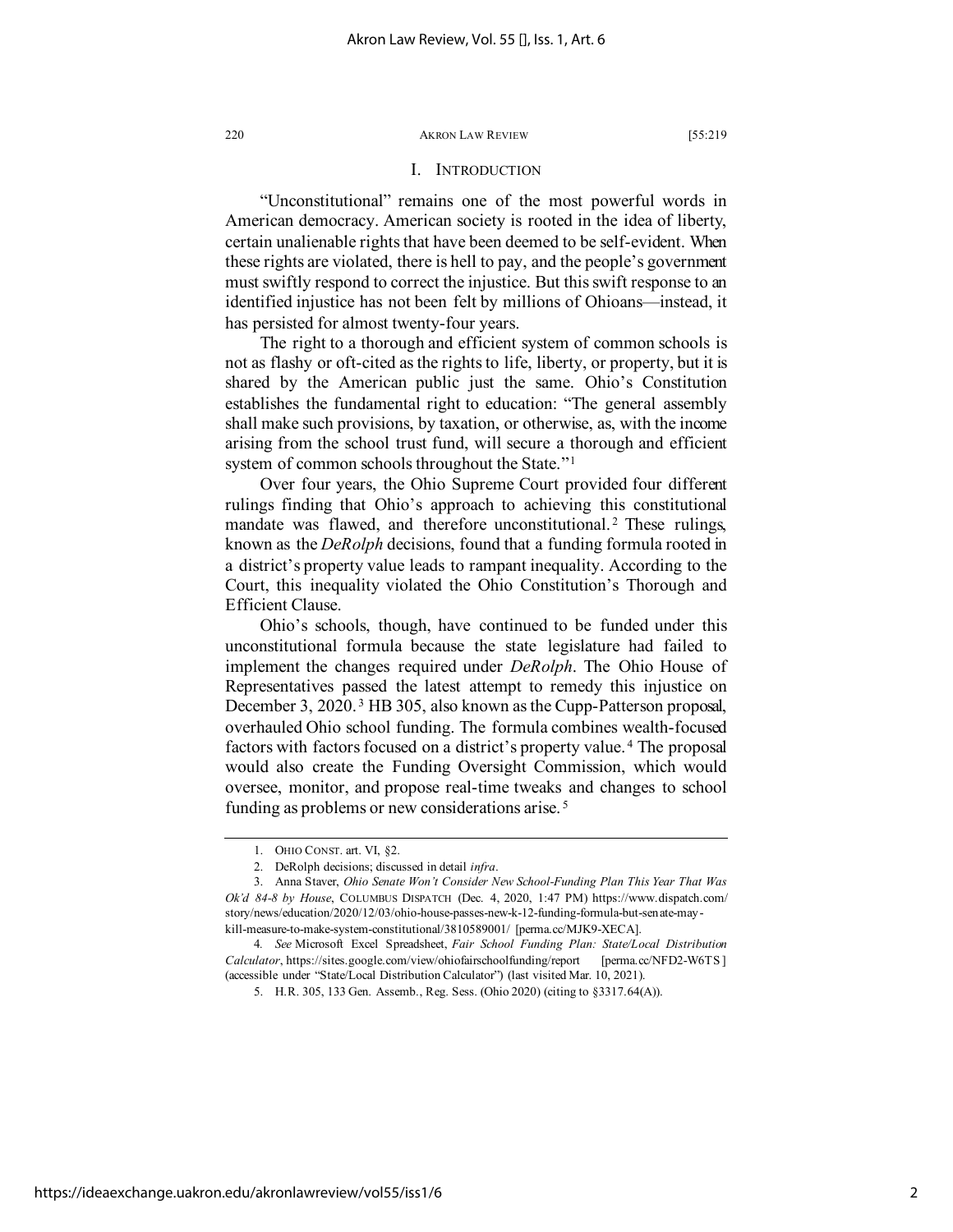Unfortunately, the Ohio Senate did not even take a vote on Cupp-Patterson before the ending of the General Assembly's session on December 31, 2020. [6](#page-3-0) This failure will require the bill to be reconsidered by the one-hundred thirty-fourth General Assembly, which will reconvene in 2021; HB 305 will need to again pass through both the Ohio House and Senate.<sup>[7](#page-3-1)</sup>

Cupp-Patterson is the most viable option lawmakers have proposed to correct Ohio's persistently unconstitutional school funding. While the proposal has some room for improvement, its passage would be the first step in the right direction for Ohio's students in nearly twenty-four years. No matter a child's zip code, they should be provided the same opportunity to learn and grow throughout Ohio. The passage of HB 305 would ensure this inherent right becomes a reality.

Part Two of this article will explore the checkered past of school finance litigation in the state of Ohio, with a central focus on the *DeRolph* litigation. Part Three will highlight the main components of the Cupp-Patterson proposal while also touching on the political struggle that remains if the proposal is to become Ohio law.

# II. THE STORY OF SCHOOL FINANCE LITIGATION IN OHIO

School finance litigation has a checkered past in the state of Ohio. The right to a thorough and efficient education, while not provided by the United States Constitution, is an enumerated right in the Ohio Constitution. This provision, though, came with no instructions or recommendations on how to achieve its mandate. The battle that has ensued over the interpretation of this language has been ongoing, evolving into a remarkable story about the pursuit of adequacy and equity for Ohio's children.

## *A. Education as a Fundamental Right*

Challenges to educational funding have been numerous, and like any lawsuit, have involved plenty of strategic decisions. A major lesson for Ohio's proponents of funding reform came from the United States Supreme Court in 1973 concerning the choice of venue.

<span id="page-3-0"></span>A group of San Antonio parents filed a class-action suit in the Western District Court of Texas alleging that Texas's educational funding

<span id="page-3-1"></span><sup>6.</sup> Staver, *supra* note 3.

<sup>7</sup>*. Id.*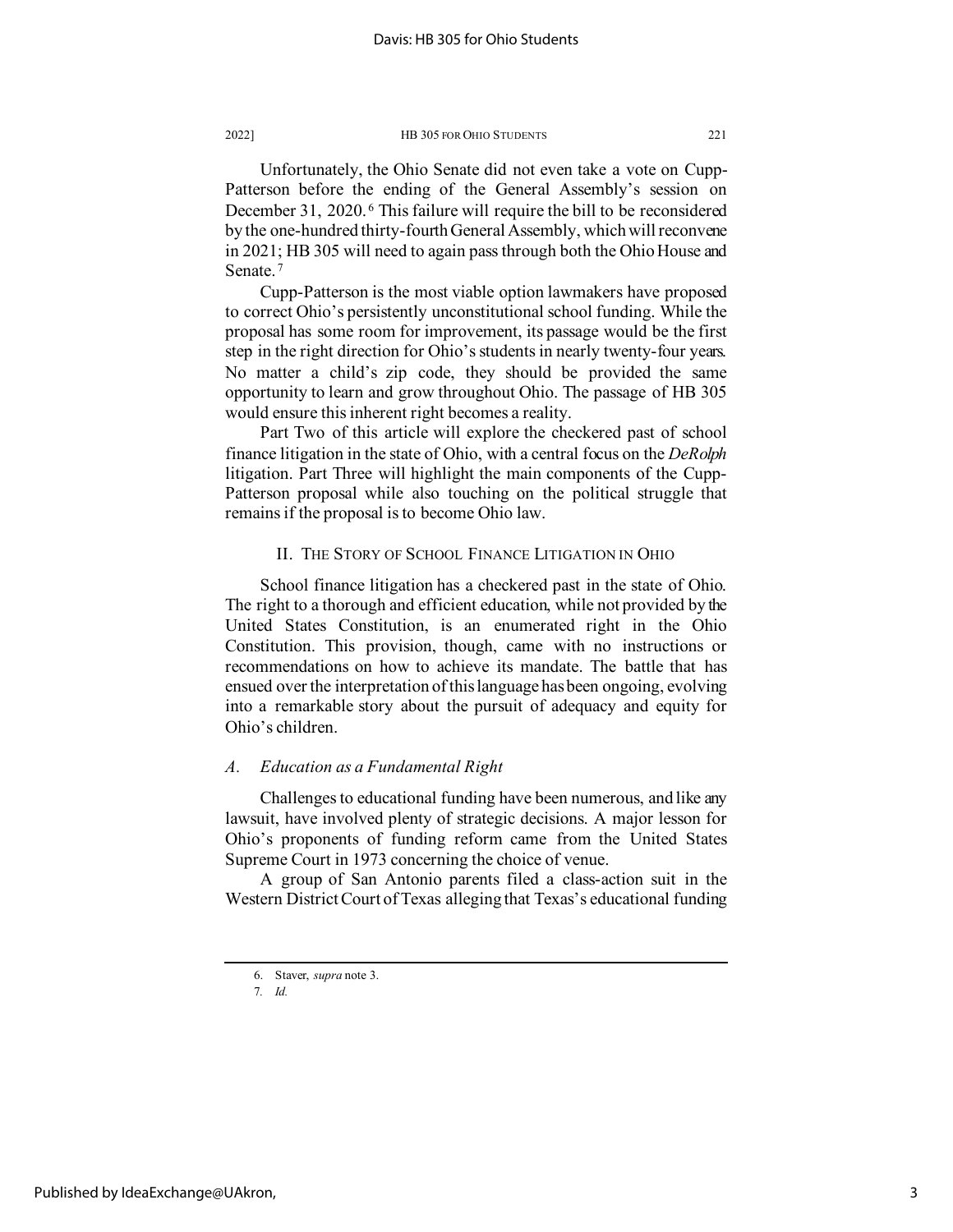was unconstitutional. <sup>[8](#page-4-0)</sup> The District Court agreed with the parents, finding that the state's approach to school funding violated the Equal Protection Clause of the Fourteenth Amendment. [9](#page-4-1) In *San Antonio Independent School District v. Rodriguez*, the Supreme Court disagreed. The Court found that education is not a fundamental right included implicitly or explicitly in the Constitution.<sup>[10](#page-4-2)</sup> "[T]he key to discovering whether education is 'fundamental' is not to be found in comparisons of the relative societal significance of education as opposed to subsistence or housing.…[T]he answer lies in assessing whether there is a right to education explicitly or implicitly granted by the Constitution."[11](#page-4-3) Without firm constitutional footing, the Supreme Court declined to recognize a new fundamental right. [12](#page-4-4)

The Court's decision in *Rodriguez* was viewed as vesting the responsibility for education with state governments. [13](#page-4-5) Ohio's founders included an enumerated right in the state constitution mandating the creation of a public education system. [14](#page-4-6) The Ohio Constitution provides that "[t]he general assembly shall make such provisions, by taxation, or otherwise, as, with the income arising from the school trust fund, will secure a thorough and efficient system of common schools throughout the State."<sup>[15](#page-4-7)</sup> Ohio's Constitution explicitly includes a funding requirement,<sup>[16](#page-4-8)</sup> but does leave much to be desired concerning the meaning of "thorough and efficient."

<sup>8.</sup> San Antonio Indep. Sch. Dist. v. Rodriguez, 411 U.S. 1, 5–6 (1973).

<sup>9</sup>*. Id.* at 6.

<sup>10</sup>*. Id.* at 35.

<sup>11</sup>*. Id.* at 33.

<span id="page-4-4"></span><span id="page-4-3"></span><span id="page-4-2"></span><span id="page-4-1"></span><span id="page-4-0"></span><sup>12.</sup> The Court also included two additional arguments as to why the class's equal protection argument must fail. The first was rooted in the fact that there was no clear discrimination of an entire distinguishable class. "[T]here is no basis on the record in this case for assuming that the poorest people–defined by reference to any level of absolute impecunity–are concentrated in the poorest districts." *Id.* at 23. The second was that the entire case could have also been decided on Tenth Amendment or non-justiciability grounds because the Justices lack the knowledge to make decisions concerning the use of public revenues as well as educational policy decisions. *Id.* at 42.

<span id="page-4-6"></span><span id="page-4-5"></span><sup>13.</sup> EMILY PARKER, EDUCATION COMMISSION OF THE STATES, 50-STATE REVIEW: CONSTITUTIONAL OBLIGATIONS FOR PUBLIC EDUCATION 2 (2016).

<sup>14</sup>*. Id.*

<sup>15.</sup> OHIO CONST. art. VI, § 2.

<span id="page-4-8"></span><span id="page-4-7"></span><sup>16.</sup> PARKER, *supra* note 13, at 17. Interestingly, eleven of the fifty states do not have explicit funding requirements for public education in their state constitution, leaving the procedure and decision-making to the state legislature. *Id.* at 5–22.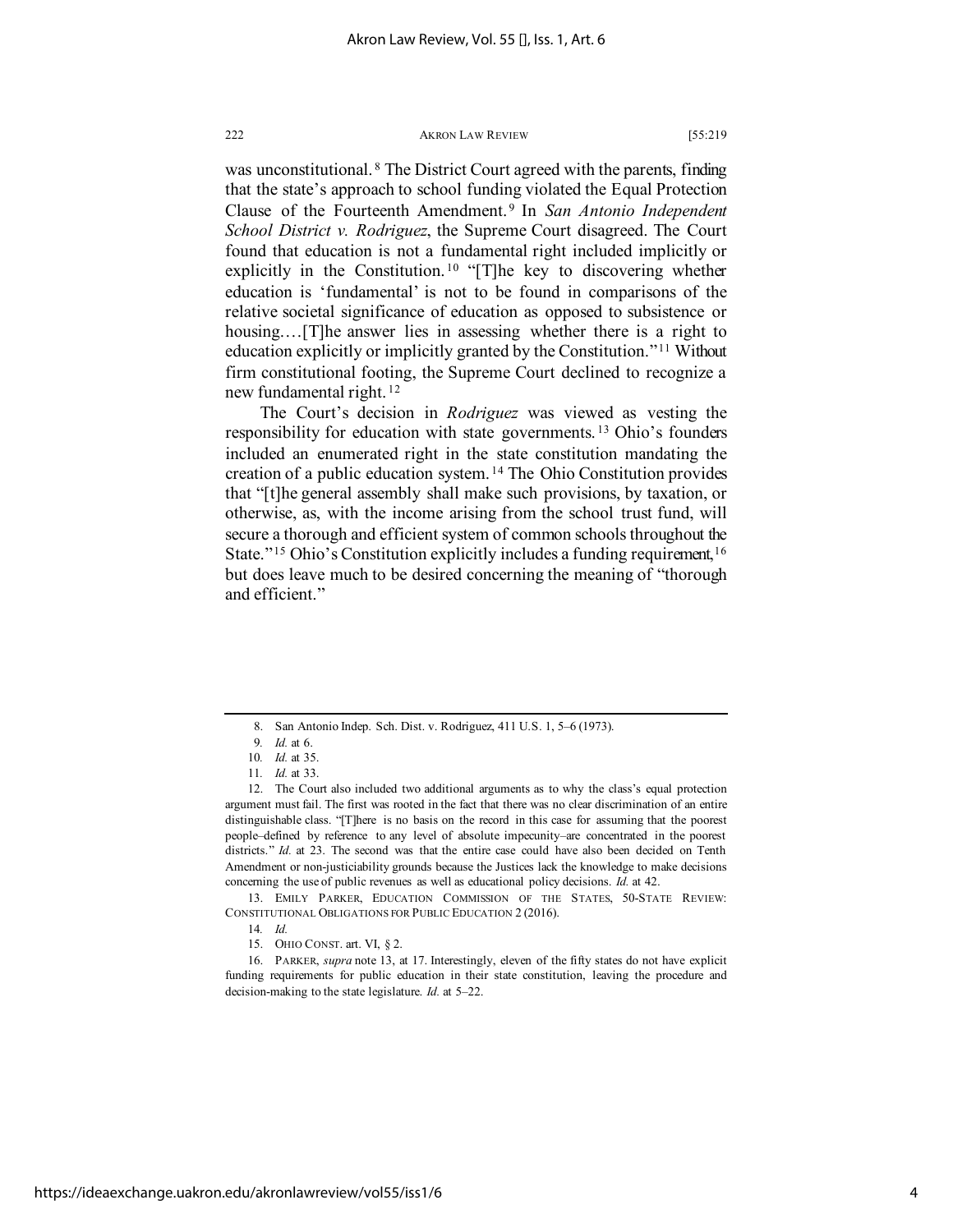# *B. Pre-*DeRolph*: Walter and the Foundation Program*

The Ohio Supreme Court's first contemporary opportunity to interpret the meaning of "thorough and efficient" came in *Board of Education v. Walter* in 1979. The underlying funding formula provides significant insight into how the Ohio legislature can fund education constitutionally.

*Board of Education v. Walter* was a class action suit instituted by the City School District of Cincinnati on behalf of itself and all families in its district. [17](#page-5-0) The District sought a declaratory judgment providing that the way the state financed public and secondary schools were unconstitutional under Ohio's constitutional mandate.<sup>[18](#page-5-1)</sup> The trial court agreed with the District that the funding mechanism provided by the Ohio legislature fell short of providing a thorough and efficient education to all of Ohio's students. [19](#page-5-2)

The state appealed, and the First District Court of Appeals reversed the trial court's ruling in part.<sup>[20](#page-5-3)</sup> The Court of Appeals held that the funding formula violated the Equal Protection Clause of Ohio's Constitution, but it did not violate Ohio's Thorough and Efficient Clause. [21](#page-5-4) This reliance on equal protection grounds harkened back to the *Rodriguez* challenge that the U.S. Supreme Court found to be unpersuasive.

The funding formula challenged by *Walter* was referred to as the Equal Yield Formula. [22](#page-5-5) Under the formula, a flat amount of funding per pupil was provided to each district in the state. [23](#page-5-6) This flat rate of funding was rooted in the Goettle Report prepared by Ohio's Education Review Committee. The report found that "the 1973–74 cost for a school district to operate at the state minimum standards which define a general education of high quality was \$715 per pupil."[24](#page-5-7) The basic aid level was uniform throughout the state, with a district receiving \$48 per pupil per

<sup>17.</sup> Bd. of Educ. v. Walter, 390 N.E.2d 813, 815 (Ohio 1979).

<sup>18</sup>*. Id.*

<sup>19</sup>*. Id.*

<sup>20</sup>*. Id.* at 815.

<sup>21</sup>*. Id.* at 815–16.

<span id="page-5-7"></span><span id="page-5-6"></span><span id="page-5-5"></span><span id="page-5-4"></span><span id="page-5-3"></span><span id="page-5-2"></span><span id="page-5-1"></span><span id="page-5-0"></span><sup>22.</sup> DeRolph v. State, 677 N.E.2d 733, 745 (Ohio 1997) [hereinafter *DeRolph I*]. The formula contained two pieces: basic aid and "reward for effort." Basic aid encompassed the equitable floor that all districts would receive. The "reward for effort" provided additional funding to districts that levied between twenty and thirty mills of property tax. *Walter*, 390 N.E.2d at 816.

<sup>23</sup>*. Walter* at 816–17. 24*. Id.* at 817.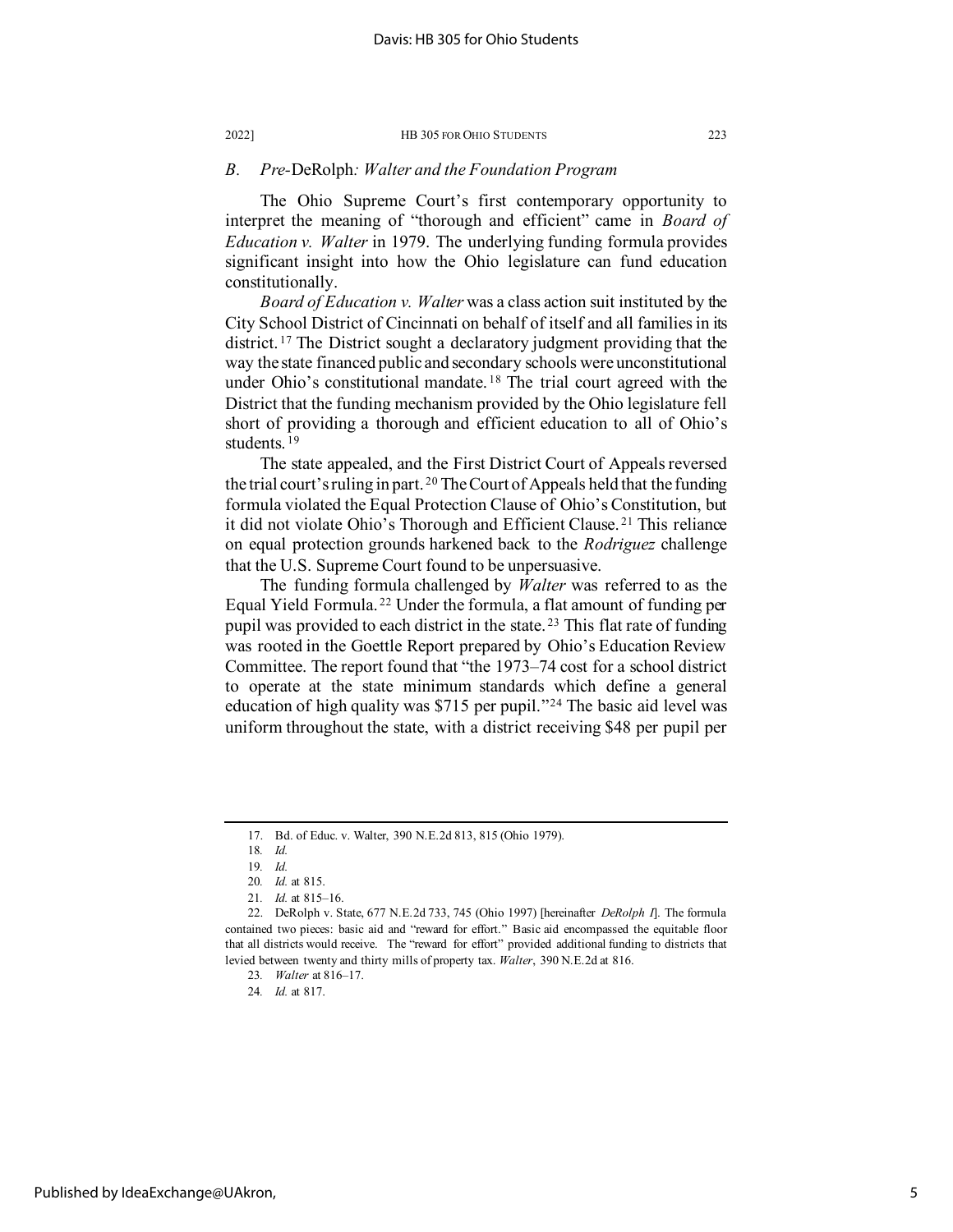mill<sup>[25](#page-6-0)</sup> for the first twenty mills for a total of \$960 per pupil.<sup>[26](#page-6-1)</sup> Importantly, a district's electorate must pass levies to control the number of mills assessed against properties by their school district; millage will therefore vary throughout the state depending on the willingness of the district's electorate to raise property taxes in the name of education. Under the Equal Yield Formula, though, if a district's electorate did not authorize at least twenty mills, the state supplemented funding to achieve the \$960 per pupil floor. [27](#page-6-2) Thus, *every* district would receive at least \$960 per pupil no matter the millage level passed by their electorate.

Upon review, the Ohio Supreme Court found this funding scheme constitutional, rejecting the equal protection argument under Ohio's Constitution. The formula achieved the state constitution's thorough and efficient mandate because it created a *funding floor*, a minimum amount each district must receive, rooted in the cost of an education that met state standards. [28](#page-6-3) By ensuring that every district received at least \$960 per pupil, which was above the cost outlined in the Goettle Report, the state legislature ensured a thorough and efficient education in every school district.

In addition to the constitutionality of the funding scheme at issue, the Court also made two other essential determinations in its opinion. First, the Court determined that even though Ohio recognized education as a fundamental right, strict scrutiny could not be applied to an issue that was so closely intertwined with local finances and educational policy.<sup>[29](#page-6-4)</sup> Second, the Court dismissed the state's argument that challenging the funding framework involved a political question.<sup>[30](#page-6-5)</sup> Because the state legislature enacted the measures in question under Article 6 of the Ohio Constitution, the matter was justiciable due to the Court's clear interest in judicial review for constitutionality.

<span id="page-6-0"></span><sup>25.</sup> School district venue is gathered according to the number of mills levied against each piece of property in the district. A mill is a unit of value that represents one-tenth of a cent. For example, if a piece of property is valued at \$150,000 and twenty mills are levied against that piece of property, the property owner would pay \$3,000 in property taxes: (20×\$150,000) ÷ 1,000. Julia Kagan, *Mill Rate*, INVESTOPEDIA, https://www.investopedia.com/terms/m/millrate.asp [perma.cc/3JAA-NJHL] (last visited Mar. 10, 2021).

<sup>26</sup>*. Walter*, 390 N.E.2d at 816–17.

<sup>27</sup>*. Id.* at 816.

<sup>28</sup>*. Id.* at 825–26.

<span id="page-6-5"></span><span id="page-6-4"></span><span id="page-6-3"></span><span id="page-6-2"></span><span id="page-6-1"></span><sup>29</sup>*. Id.* at 817. The Court's reasoning seems to echo the position of the U.S. Supreme Court in *San Antonio Indep. Sch. Dist. v. Rodriguez*, centering around deference to localities for these sorts of policy decisions. 411 U.S. 1; *see also*, *Walter*, 390 N.E.2d.

<sup>30</sup>*. Walter*, 390 N.E.2d at 824.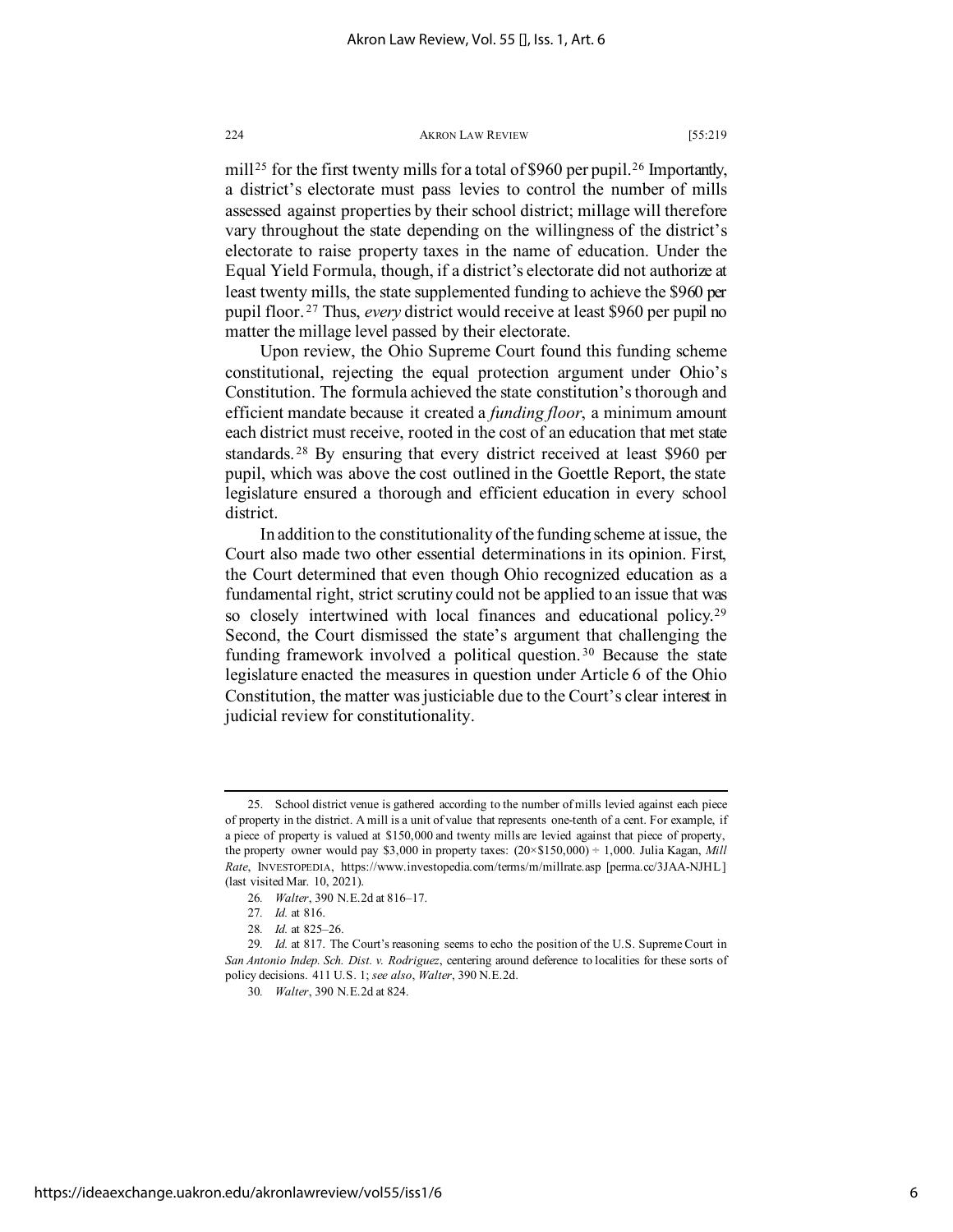Three years after *Walter*, though, the Ohio General Assembly scrapped its constitutional funding scheme.<sup>[31](#page-7-0)</sup> The reason for this change is largely unknown, leaving partisan politics or budgetary constraints as the two most likely causes. The Education Review Committee and the Equal Yield Formula were replaced by the Foundation Program. [32](#page-7-1) The Foundation Program's main source of funding was a foundation amount, which in 1992–93 was  $$2,817$  per pupil.<sup>[33](#page-7-2)</sup> This amount, unlike the Equal Yield Formula's floor amount, had no real relation to the actual cost of educating a student in Ohio<sup>[34](#page-7-3)</sup>:

Dr. Howard B. Fleeter, Assistant Professor at the School of Public Policy and Management at Ohio State University, stated that the foundation dollar amount "is a budgetary residual, which is determined as a result of working backwards through the state aid formula after the legislature determines the total dollars to be allocated to primary and secondary education in each biennial budget. Thus, the foundation level reflects political and budgetary considerations at least as much as it reflects a judgment as to how much money should be spent on K–12 education[.35](#page-7-4)

Of particular importance is the role a district's property values play in determining how much the state must provide out of the allocated \$2,817 per pupil. The Foundation Program included a calculation called the "charge-off" amount. This section of the formula captures the local responsibility concerning funding; the adjusted total property value for a given district is multiplied by twenty-three mills to subtract a district's ability to levy property taxes. [36](#page-7-5) The rationale is that a given district should strive to effectively use its property tax base to supplement the need for state funds; whatever tax revenue a district should be raising is thus charged off the state's funding responsibility.<sup>[37](#page-7-6)</sup> Importantly, the chargeoff amount is not determined by a district's *actual* millage level; the state would impose twenty-three mills for the calculation even if the district only raised twenty mills in property taxes. For example, if District A has a total property value of \$400 million, its charge-off amount would be \$9.2 million to represent its available local capacity.<sup>[38](#page-7-7)</sup> This inequity is

<span id="page-7-6"></span>37*. Id.*

<span id="page-7-5"></span><span id="page-7-4"></span><span id="page-7-3"></span><span id="page-7-2"></span><span id="page-7-1"></span><span id="page-7-0"></span><sup>31.</sup> Jessica Ice, *A Comment on* DeRolph*'s Impacts on Ohio's School-Financing System, Twenty-Five Years Later*, 70 CASE W. RES. L. REV. 1261, 1266 (2020).

<sup>32</sup>*. Id.*

<sup>33</sup>*. DeRolph I*, 677 N.E.2d at 738.

<sup>34</sup>*. Id.*

<sup>35</sup>*. Id.*

<sup>36.</sup> DeRolph v. State, 728 N.E.2d 993, 1005 (Ohio 2000) [hereinafter *DeRolph II*].

<span id="page-7-7"></span><sup>38.</sup> Calculation *supra* note 18 ((23×\$400,000,000) ÷ 1,000).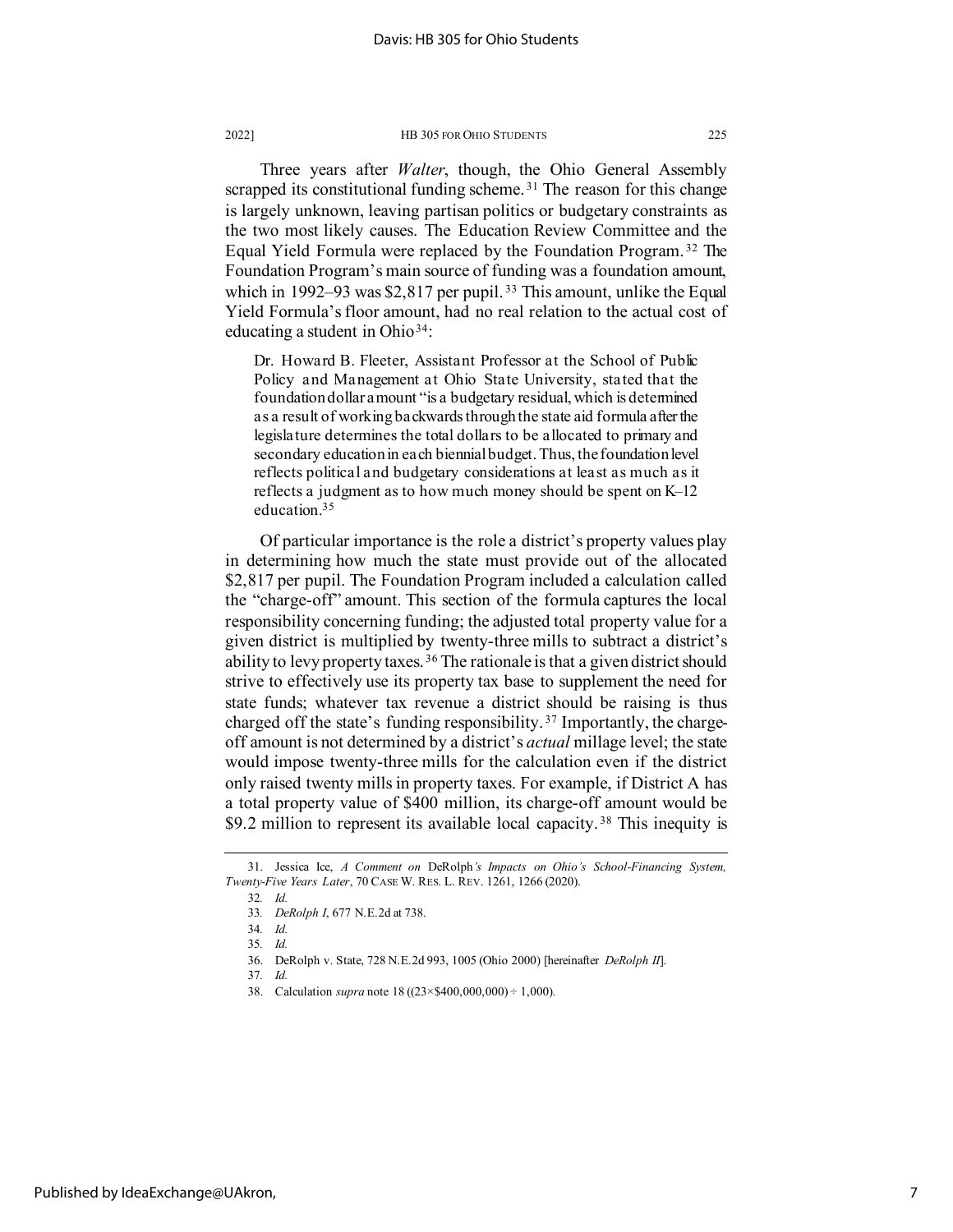clearly visible in reality too: of the 707 school districts in Ohio in 1992, sixty levied less than twenty-three mills of property tax, with the lowest being the Middle Bass Local School District at five mills.<sup>[39](#page-8-0)</sup>

# *C. The* DeRolph *Decisions*

# 1. *DeRolph I*

With this change in the state's approach to school funding, challengers returned. School superintendents throughout the state organized to combine their voices and lobby for change. The first of these organizations was formed in 1987 in an effort called Promoting Appalachian and Rural Initiatives for Teaching Youth (PARITY). [40](#page-8-1) This group of southeastern Ohio superintendents reorganized again and began spreading their message throughout the state, leading to the creation of the Ohio Coalition for Equity & Adequacy of School Funding (the "Coalition") in 1990 with 275 school districts as founding members.<sup>[41](#page-8-2)</sup> William Phillis, Executive Director of the Coalition, provided that the Coalition wanted to ensure that "if you go to school in Athens, Ohio you have the same opportunities as students in Upper Arlington. That's what equity is."[42](#page-8-3) The Coalition was formed with the explicit goal of challenging the constitutionality of Ohio's school funding system, and that battle began on December 19, 1991. [43](#page-8-4)

*DeRolph v. Ohio* was filed on December 19, 1991, in the Perry County Court of Common Pleas. [44](#page-8-5) The plaintiffs were Nathan DeRolph and the Youngstown, Lima, Dawson-Bryant, Southern Local, and Northern Local School Districts. [45](#page-8-6) Nathan DeRolph, the lead plaintiff, was a middle schooler in the Northern Local School District that did not have a chair to sit in while he was in class.<sup>[46](#page-8-7)</sup> The districts, just like in *Walter*, sought a declaratory judgment providing that the current funding

<span id="page-8-0"></span><sup>39.</sup> OHIO DEPARTMENT OF TAXATION, 1992 PROPERTY TAX DATA BY SCHOOL DISTRICT, https://tax.ohio.gov/wps/portal/gov/tax/researcher/tax-analysis/tax-data-series/school-districtdata/sd1/sd1cy92 [perma.cc/KVU4-DZRF] (last visited Mar. 10, 2021).

<span id="page-8-1"></span><sup>40.</sup> Larry J. Obhof, DeRolph v. State *and Ohio's Long Road to an Adequate Education*, 2005 B.Y.U. EDUC. & L.J. 83, 95 (2005).

<sup>41</sup>*. Id.* at 96.

<span id="page-8-7"></span><span id="page-8-6"></span><span id="page-8-5"></span><span id="page-8-4"></span><span id="page-8-3"></span><span id="page-8-2"></span><sup>42.</sup> Interview with William Phillis, Executive Director, Coalition for Equity & Adequacy of School Funding (Oct. 9, 2020) (recorded conversation on file with the author). Phillis was one of the main architects behind the *DeRolph* litigation from inception to conclusion.

<sup>43</sup>*. Id.*

<sup>44</sup>*. Id.* 45*. Id.*

<sup>46</sup>*. Id.*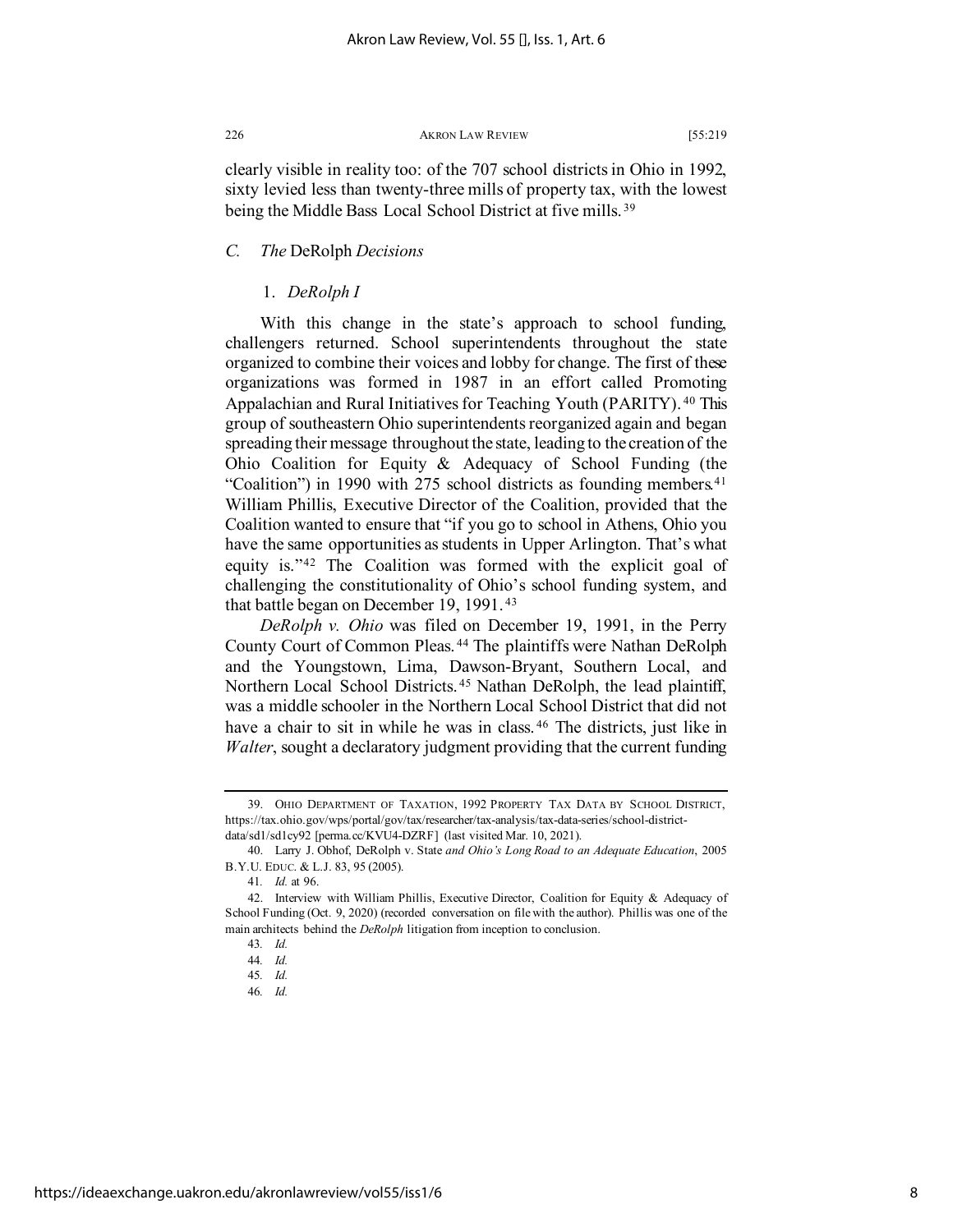scheme employed by the state of Ohio violated the Thorough and Efficient Clause of the Ohio Constitution. [47](#page-9-0) During the trial, the Speaker of the House, President of the Senate, and Budget Director all took the stand.<sup>[48](#page-9-1)</sup>

On July 1, 1994, the trial court issued a 478-page opinion finding Ohio's school finance system unconstitutional. [49](#page-9-2) The Fifth District Court of Appeals reversed, relying strongly on separation of powers and the *Walter* precedent. [50](#page-9-3) When asked about this reversal, William Phillis, Executive Director of the Coalition for Equity & Adequacy of School Funding and organizer of the *DeRolph* litigation, shared that the Perry County Court of Common Pleas Clerk informed him that the Court of Appeals did not even pick up the trial record before making their decision—"they knew that this case was going to the [Ohio] Supreme Court regardless of their decision."[51](#page-9-4)

The Fifth District's prediction was correct: the case progressed to the Ohio Supreme Court, and on March 24, 1997, Ohio's school finance system was deemed unconstitutional.<sup>[52](#page-9-5)</sup> Unfortunately, the Court's opinion provided no clear guidance to the state legislature on what changes were required to achieve constitutionality, but it specifically identified four aspects of the finance system to change:

(1) the operation of the School Foundation Program, (2) the emphasis of Ohio's school funding system on local property tax,  $(3)$  the requirement of school district borrowing through the spending reserve and emergency school assistance loan programs, and (4) the lack of sufficient funding in the General Assembly's biennium budget for the construction and maintenance of public-school buildings.[53](#page-9-6)

The majority, composed of two liberals and two conservatives, shocked Ohio's political leaders; "[t]he consensus leading up to the first decision was that we did not stand a chance considering the political forces at play behind the scenes."[54](#page-9-7) With this precedent now in their back pocket, the Coalition pressed on.

53*. Id.*

<sup>47</sup>*. DeRolph I*, 677 N.E.2d at 734.

<span id="page-9-1"></span><span id="page-9-0"></span><sup>48.</sup> Interview with William Phillis, *supra* note 42. During our interview, Mr. Phillis provided, "I wish they'd have gotten [then-Governor] Voinovich." Before the case progressed to the Court of Appeals, Governor Voinovich had pressed through numerous pieces of legislation in the hopes that the decision would be overturned."; Obhof, *supra* note 40, at 100.

<span id="page-9-7"></span><span id="page-9-6"></span><span id="page-9-5"></span><span id="page-9-4"></span><span id="page-9-3"></span><span id="page-9-2"></span><sup>49.</sup> Obhof, *supra* note 40, at 100; *see generally* DeRolph v. State, 712 N.E.2d 125, 297 (Ohio C.P. Perry 1994).

<sup>50.</sup> DeRolph v. State, 1995 WL 557316, 2–3 (Ohio Ct. App. 1995).

<sup>51.</sup> Interview with William Phillis, *supra* note 41.

<sup>52</sup>*. DeRolph I*, 677 N.E.2d at 747.

<sup>54.</sup> Interview with William Phillis, *supra* note 42.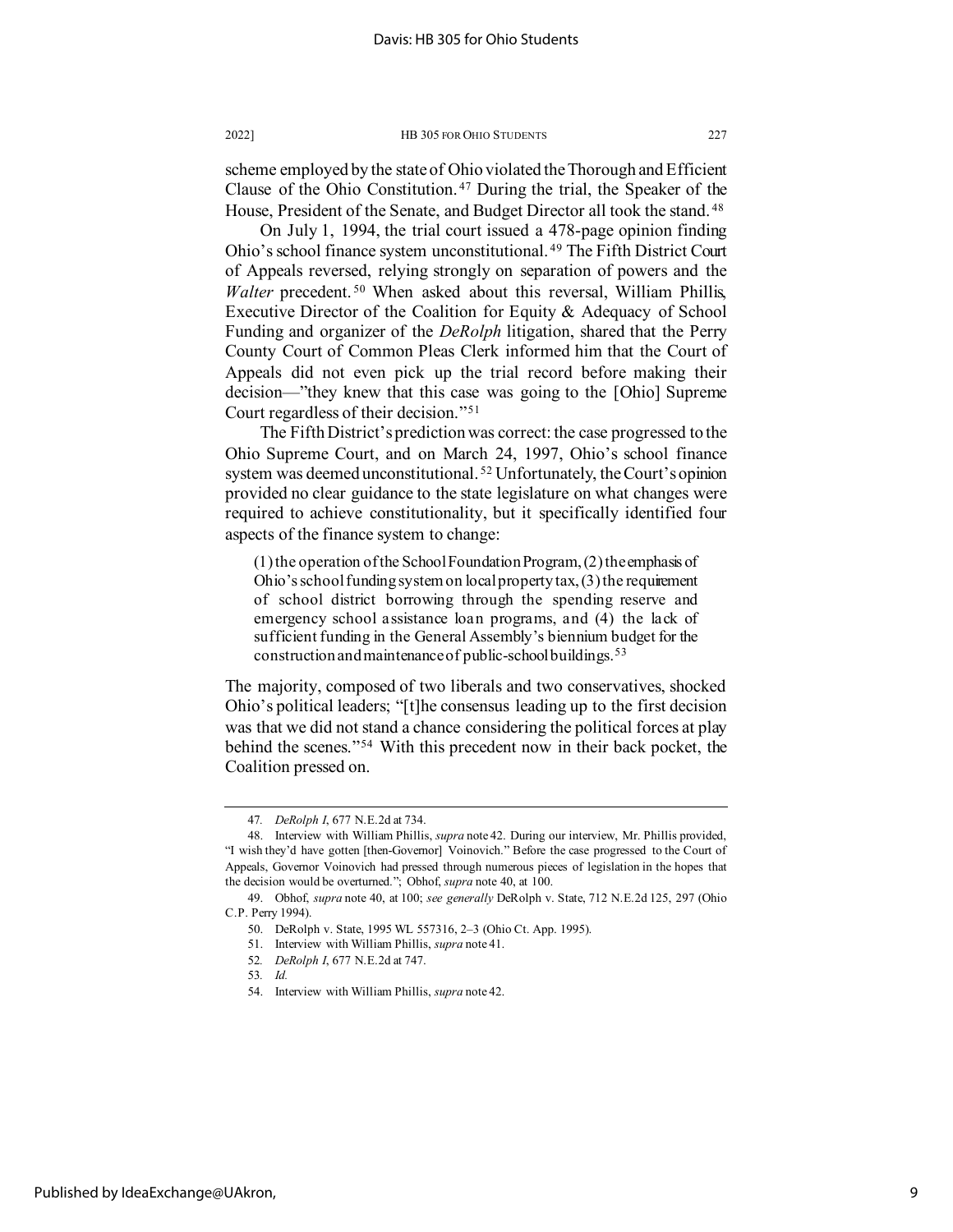# 2. *DeRolph II*

The Ohio Supreme Court's ruling in *DeRolph I* provided the Ohio legislature twelve months to remedy the identified problems, with the Perry County Court of Common Pleas retaining jurisdiction. [55](#page-10-0) The state legislature responded with twelve pieces of remedial legislation between May 20, 1997, and November 2, 1999.<sup>[56](#page-10-1)</sup> Upon careful review of these changes, the Perry County Court of Common Pleas found that the legislature still had not done enough to comply with the terms of the *DeRolph I* ruling.<sup>[57](#page-10-2)</sup> Further, the court declined to retain ongoing jurisdiction over the matter and instead signaled to the parties that they should take up their appeals directly with the Ohio Supreme Court.<sup>[58](#page-10-3)</sup> When the case returned before the Ohio Supreme Court on November 16, 1999, the Court of Common Pleas' decision was affirmed: the changes were not enough to achieve a "thorough and efficient" system.

The Court centered its analysis on the four points set forth in *DeRolph I*. Of central importance to the Court was the continued reliance on property tax revenues to fund districts, which would now be exacerbated through some of the "remedial" measures that the Ohio General Assembly passed. [59](#page-10-4) The Court determined that the new proposed funding formula was nearly identical to its predecessor $60$ —per-pupil funding was actually *lowered* from \$4,269 in 1999 to \$4,063 in 2000.[61](#page-10-6) The General Assembly also passed a series of unfunded mandates to increase district accountability for achieving student-performance benchmarks. [62](#page-10-7) The proposed bills were expected to cost districts an estimated \$343,758,940; to comply, districts would need to *increase* their property tax revenues considerably. [63](#page-10-8)

The Court again declined to provide any direct guidance to the Ohio legislature, stating "[t]hat degree of involvement in fashioning a remedy… is not, nor should ever be, how we perceive our role."[64](#page-10-9) Instead, the Court highlighted seven "major areas [that] warrant further attention, study, and development by the General Assembly, but are not by any

<span id="page-10-0"></span><sup>55</sup>*. DeRolph I*, 677 N.E.2d at 747.

<sup>56</sup>*. DeRolph II*, 728 N.E.2d at 1003–04.

<sup>57.</sup> DeRolph v. State, 712 N.E.2d 125, 297 (Ohio C.P. 1999).

<sup>58</sup>*. Id.*

<sup>59</sup>*. DeRolph II*, 728 N.E.2d at 1014–15.

<sup>60</sup>*. Id.* at 1006.

<sup>61</sup>*. Id.* at 1007.

<span id="page-10-9"></span><span id="page-10-8"></span><span id="page-10-7"></span><span id="page-10-6"></span><span id="page-10-5"></span><span id="page-10-4"></span><span id="page-10-3"></span><span id="page-10-2"></span><span id="page-10-1"></span><sup>62</sup>*. Id.* at 1004. S.B. 55 standards included increased high school graduation requirements on districts and also the creation of the district report card system to measure performance. *Id.*

<sup>63</sup>*. Id.* at 1014.

<sup>64.</sup> DeRolph II, 728 N.E.2d at 1003.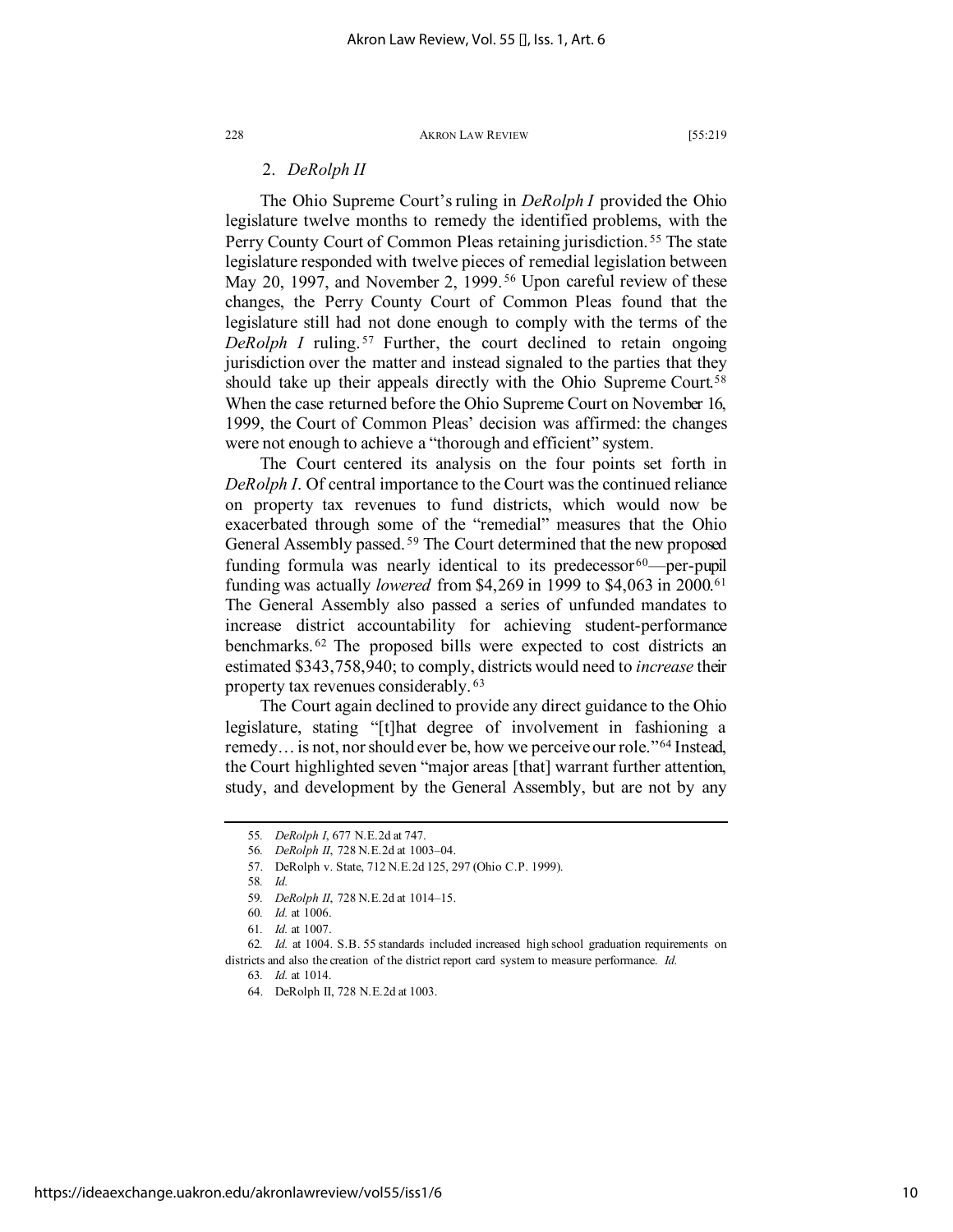means the only areas requiring scrutiny"<sup>[65](#page-11-0)</sup>—the most glaring area being the failure to address the overreliance on local property taxes. [66](#page-11-1) The Supreme Court of Ohio maintained jurisdiction until June 15, 2001, when the state's progress would be reevaluated by the Court. [67](#page-11-2)

### 3. *DeRolph III* and Its Fallout

On September 6, 2001, the Court's third decision marked an aboutface concerning the amount of guidance it was willing to provide the Ohio legislature. [68](#page-11-3) The Court's opinion included an order specifying the key changes that needed to be made to the funding formula to bring it into compliance with the Thorough and Efficient Clause; the terms of the order focused primarily on correcting the overreliance on property tax revenues. [69](#page-11-4) "With full implementation of these modifications to the funding plan adopted by the General Assembly the plan will meet the test for constitutionality created in *DeRolph I* and *DeRolph II*."[70](#page-11-5)

Unfortunately, the Court would not be able to resolve the *DeRolph* progeny so easily. After receiving the order underlying *DeRolph III*, the state submitted a motion for reconsideration; after the legislature saw the consequences of the Court's order, it became clear that the *DeRolph III* order was "based in part upon erroneous calculations and data."[71](#page-11-6) The Court believed that the required changes set forth in its order would cost \$325 million: but in reality, the changes would have cost billions of dollars. [72](#page-11-7) Because of this new development, the Court required the parties to attend mediation concerning the state's motion for reconsideration*.* [73](#page-11-8)

A mediator was brought in from Wisconsin and became quickly discouraged. [74](#page-11-9) The state maintained the offer that encompassed *DeRolph III*, which boiled down to an additional \$325 million in funding. [75](#page-11-10) The

<sup>65</sup>*. Id.* at 1021.

<sup>66</sup>*. Id.* at 1020.

<sup>67</sup>*. Id.* at 1022.

<span id="page-11-4"></span><span id="page-11-3"></span><span id="page-11-2"></span><span id="page-11-1"></span><span id="page-11-0"></span><sup>68.</sup> DeRolph v. State, 754 N.E.2d 1184, 1189–90 (Ohio 2001) [hereinafter *DeRolph III*]("None of us is completely comfortable with the decision we announce in this opinion. But we have responded to a duty that is intrinsic to our position as justices on the highest court of the state. Drawing upon our own instincts and the wisdom of Thomas Jefferson, we have reached the point where, while continuing to hold our previously expressed opinions, the greater good requires us to recognize 'the necessity of sacrificing our opinions sometimes to the opinions of others for the sake of harmony.'").

<sup>69</sup>*. Id.* at 1199.

<sup>70</sup>*. Id.* at 1201.

<span id="page-11-8"></span><span id="page-11-7"></span><span id="page-11-6"></span><span id="page-11-5"></span><sup>71.</sup> DeRolph v. State, 758 N.E.2d 1113, 1113 (Ohio 2001) [hereinafter DeRolph *III+*].

<sup>72</sup>*. Id.*

<span id="page-11-9"></span><sup>73</sup>*. DeRolph III+*, 758 N.E.2d at 1116.

<sup>74.</sup> Interview with William Phillis, *supra* note 42.

<span id="page-11-10"></span><sup>75</sup>*. Id.*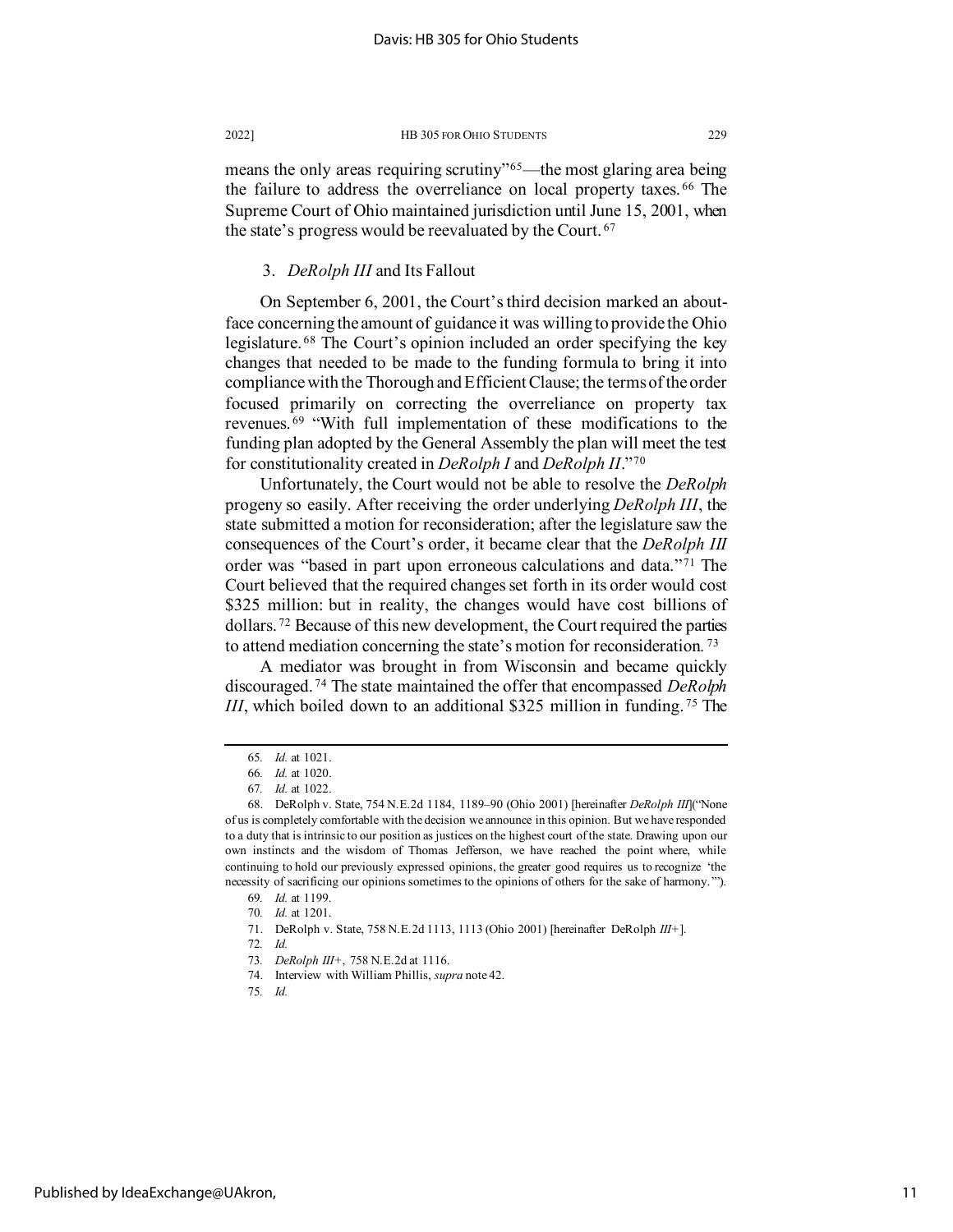Coalition repeatedly declined this offer because, according to Phillis, the Coalition wanted a process whereby the components and cost of a highquality education were determined, then funded accordingly. [76](#page-12-0) On his way to the airport, the mediator called Chief Justice Moyer and withdrew from the matter because the parties were too far apart.<sup>[77](#page-12-1)</sup>

Following the failed mediation, Phillis and the Coalition received a call from the new Speaker of the House, Larry Householder.[78](#page-12-2) Householder told Phillis that *DeRolph* started with a Perry County judge, and he wanted to be the Perry County legislator that saw it ended. [79](#page-12-3) The Speaker first promised to get districts a foundational amount of \$5,400,[80](#page-12-4) which the Coalition shot down. More negotiation, though, finally produced what the Coalition had hoped for—a formula rooted in the actual cost of an equitable and adequate education. But Householder could not convince his Republican counterparts in the Ohio Senate or Governor's Office to back the agreement. [81](#page-12-5)

# 4. *DeRolph IV*

After the failed mediation between the parties and the failed negotiation with state lawmakers, the state now asked the Ohio Supreme Court to reconsider *DeRolph III*. If their decision was not vacated, the state would have to implement the changes rooted in the flawed previous calculations. In an eleven-paragraph opinion, the Supreme Court of Ohio provided the final page in the *DeRolph* story on December 11, 2002:

The consensus arrived at in DeRolph III was in many ways the result of impatience. We do not regret that decision, because it reflected a genuine effort by the majority to reach a solution to a troubling constitutional issue. However, upon being asked to reconsider that decision, we have changed our collective mind. Despite the many good aspects of DeRolph III, we now vacate it. Accordingly, DeRolph I and II are the law of the case, and the current school-funding system is unconstitutional.[82](#page-12-6)

<sup>76</sup>*. Id.*

<sup>77</sup>*. Id.*

<sup>78</sup>*. Id.*

<sup>79.</sup> Interview with William Phillis, *supra* note 42.

<span id="page-12-6"></span><span id="page-12-5"></span><span id="page-12-4"></span><span id="page-12-3"></span><span id="page-12-2"></span><span id="page-12-1"></span><span id="page-12-0"></span><sup>80.</sup> Compare to the foundation amount in 2000 (\$4,063) and the foundation amount in 2020 (\$6,020) *supra* note 33.

<sup>81</sup>*. Id.*

<sup>82.</sup> DeRolph v. State, 780 N.E.2d 529, 530 (Ohio 2002) [hereinafter *DeRolph IV*].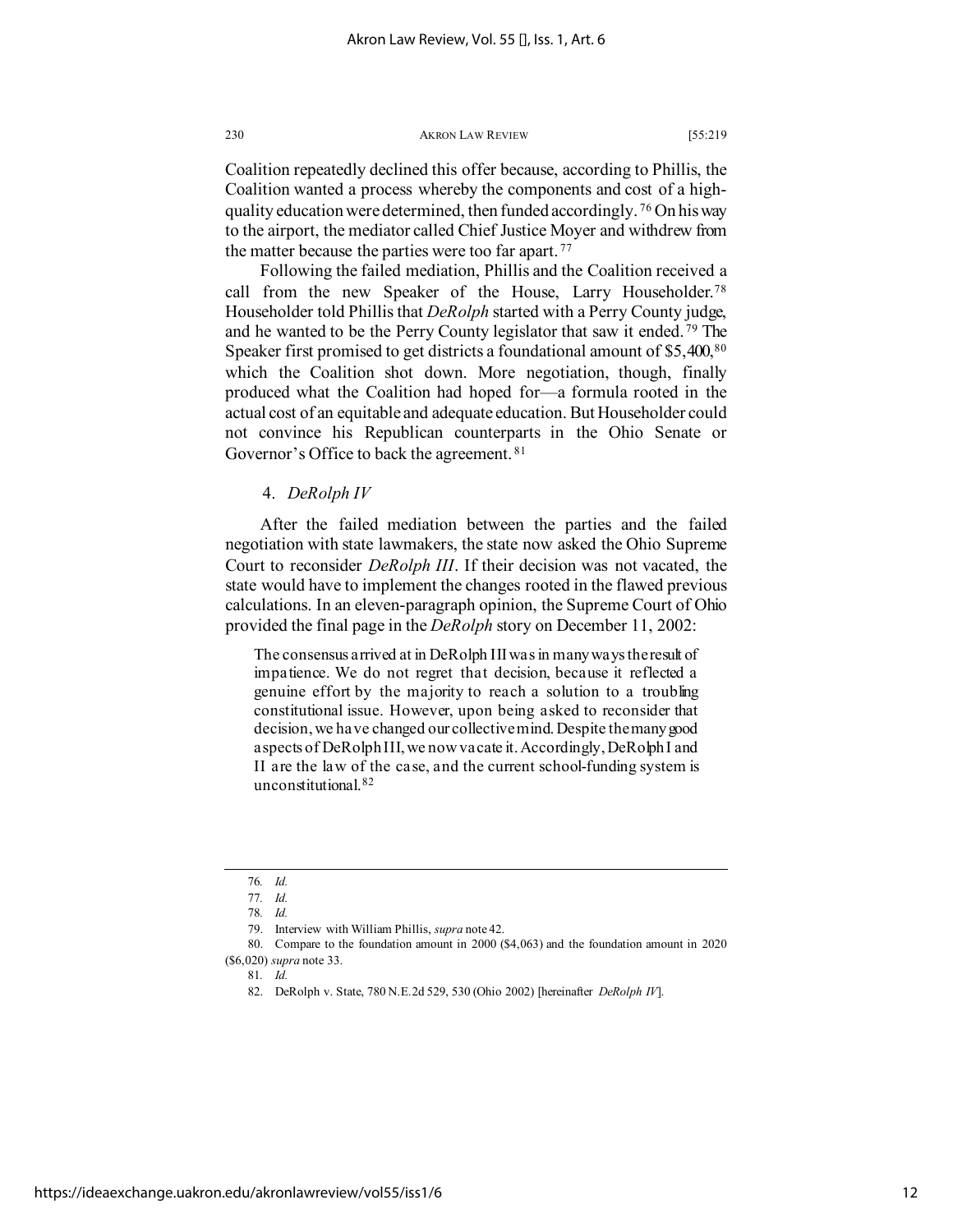The Coalition ended the *DeRolph* fight after the 2002 ruling due in large part to the election of Justice Maureen O'Connor. [85](#page-13-2) O'Connor replaced fellow conservative Justice Andrew Douglas on the Ohio Supreme Court; Douglas had been one of the two conservatives in each of the *DeRolph* decisions that found the state's funding scheme unconstitutional. In the interest of maintaining their binding precedent, the Coalition decided it was time to stop their fight.

# *D. Current Funding Formula*

Ohio's current funding formula was instituted by Governor John Kasich in 2013 and is referred to as the Achievement Everywhere Model; Governor Mike DeWine has not made any substantial changes to this funding framework since entering office in 2019. [86](#page-13-3) The Achievement Everywhere Model derives funding from multiple different sources, the most important being the Opportunity Grant. [87](#page-13-4) The Opportunity Grant amount is calculated according to the formula amount and the state share index. [88](#page-13-5) The formula amount, similar to the base cost amount in *DeRolph*, provides a per-pupil funding level that changes with the annual budget.<sup>[89](#page-13-6)</sup> The state share index, similar to the "charge-off" amount in *DeRolph*, is a complex formula designed to assess a district's capacity to raise local revenue.<sup>[90](#page-13-7)</sup> The Opportunity Grant is then supplemented through other funding factors to provide for districts with low local revenue capacities, low local property values, and drastic enrollment changes.<sup>[91](#page-13-8)</sup>

<span id="page-13-8"></span>Published by IdeaExchange@UAkron,

<sup>83</sup>*. Id.* at 532.

<sup>84</sup>*. Id.* at 530.

<sup>85.</sup> Interview with William Phillis, *supra* note 42.

<span id="page-13-3"></span><span id="page-13-2"></span><span id="page-13-1"></span><span id="page-13-0"></span><sup>86.</sup> Ice, *supra* note 31, at 1276; Jessie Balmert & Jackie Borchardt, *Education, Cigarettes and Taxes: What Does Ohio Gov*. *DeWine's Budget Mean for You?*, CINCINNATI ENQUIRER (Mar. 15, 2019) https://www.cincinnati.com/story/news/politics/2019/03/14/ohio-gov-mike-dewine-rolls-outfirst-budget/3143612002/ [perma.cc/4FMH-DJCR]; *Investing in Ohio's Schools, Colleges, and Universities*, OFF. OF BUDGET & MGMT., https://archives.obm.ohio.gov/Files/Budget\_and\_Planning/ Operating\_Budget/Fiscal\_Years\_2020-2021/Enacted/Investing\_in\_Education.pdf [perma.cc/2FMY-KDBW] (last visited Mar. 10, 2021).

<sup>87</sup>*. Id.*

<sup>88</sup>*. Id.*

<sup>89</sup>*. Id.* The formula amount in 2019 was \$6,020 per pupil.

<sup>90</sup>*. Id.*

<span id="page-13-7"></span><span id="page-13-6"></span><span id="page-13-5"></span><span id="page-13-4"></span><sup>91.</sup> Ice, *supra* note 31, at 1276. Targeted Assistance is given to districts that have a lower capacity to raise local revenues due to lower property values throughout the district. Transitional aid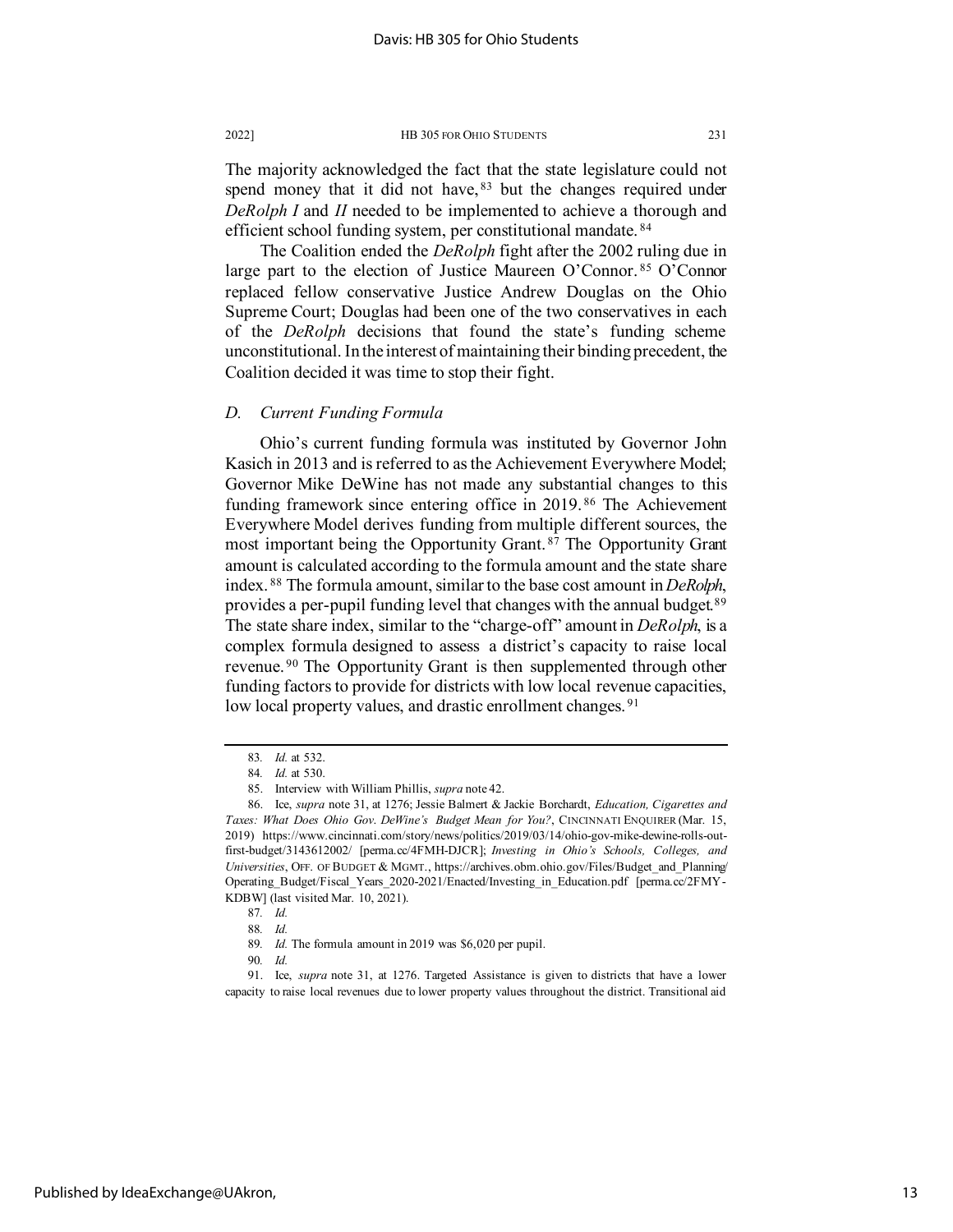# III. NECESSARY CHANGE TO AN UNCONSTITUTIONAL SYSTEM

Ohio's lengthy story of school finance litigation always centered around the same problem no matter the party: the funding formula's overreliance on a district's property tax revenue. But Ohio's Constitution does not outlaw the use of property tax revenue to fund schools; it provides that "[t]he general assembly shall make such provisions, by taxation, or otherwise, as, with the income arising from the school trust fund."[92](#page-14-0) This language communicates a partnership for funding between communities and the state. The question that remains, though, is what is the proper balance of responsibility in this partnership?

# *A. The Ills of Property Tax Reliance*

Dr. Lee R. McMurren, the Beachwood City Schools' Superintendent from 1987 to 1994, took a tour of the Dawson-Bryant School District before testifying during *DeRolph I*.<sup>[93](#page-14-1)</sup> He stated that "the types of classrooms used to educate the students [in the district] were a disgrace to the state of Ohio and to all Americans."[94](#page-14-2) In 1991, the Dawson-Bryant School District had a total assessed property valuation of \$28,882,580 compared to Beachwood School District's valuation of \$376,229,512.[95](#page-14-3) At the time, these districts had about the same number of pupils, but Beachwood had thirteen times more taxable property than Dawson-Bryant. <sup>96</sup>In 2019, Dawson-Bryant had closed the taxable property gap, though not by much: Beachwood still had ten times the total taxable property.<sup>[97](#page-14-5)</sup>

This gross inequality the Court and Dr. McMurren identified in 1997 still persists throughout Ohio. The Danbury Local Schools in Ottawa

<span id="page-14-0"></span>is provided to districts in an effort to remedy any drastic funding changes resulting from a lowering of their enrollment from year to year. The goal of transitional aid is to ensure that a district does not see a sharp decrease in state funds from year to year.

<sup>92.</sup> OHIO CONST. art. VI, §2.

<sup>93</sup>*. DeRolph I*, 677 N.E.2d at 763 (Douglas, J., concurring).

<sup>94</sup>*. Id.*

<sup>95</sup>*. DeRolph I*, 677 N.E.2d at 746.

<span id="page-14-4"></span><span id="page-14-3"></span><span id="page-14-2"></span><span id="page-14-1"></span><sup>96</sup>*. Id.* Checking total enrollment data, Dawson-Bryant had about 1,400 students in the district in 1991 compared to Beachwood's 1,296. OHIO DEPARTMENT OF EDUCATION, 1990–91 ENROLLMENT DATA, http://education.ohio.gov/Topics/Data/Frequently-Requested-Data/Enrollment-Data [perma.cc/6N82-BYVK] (last visited Mar. 10, 2021) [hereinafter ENROLLMENT DATA 2019].

<span id="page-14-5"></span><sup>97.</sup> OHIO DEPT OF TAX'N, 2019 PROPERTY TAX DATA BY SCHOOL DISTRICT, https://tax.ohio.gov/wps/portal/gov/tax/researcher/tax-analysis/tax-data-series/school-district-

data/sd1/sd1cy92 [perma.cc/9MQB-Z47U] (last visited Mar. 10, 2021) [hereinafter PROPERTY VALUE DATA 2019].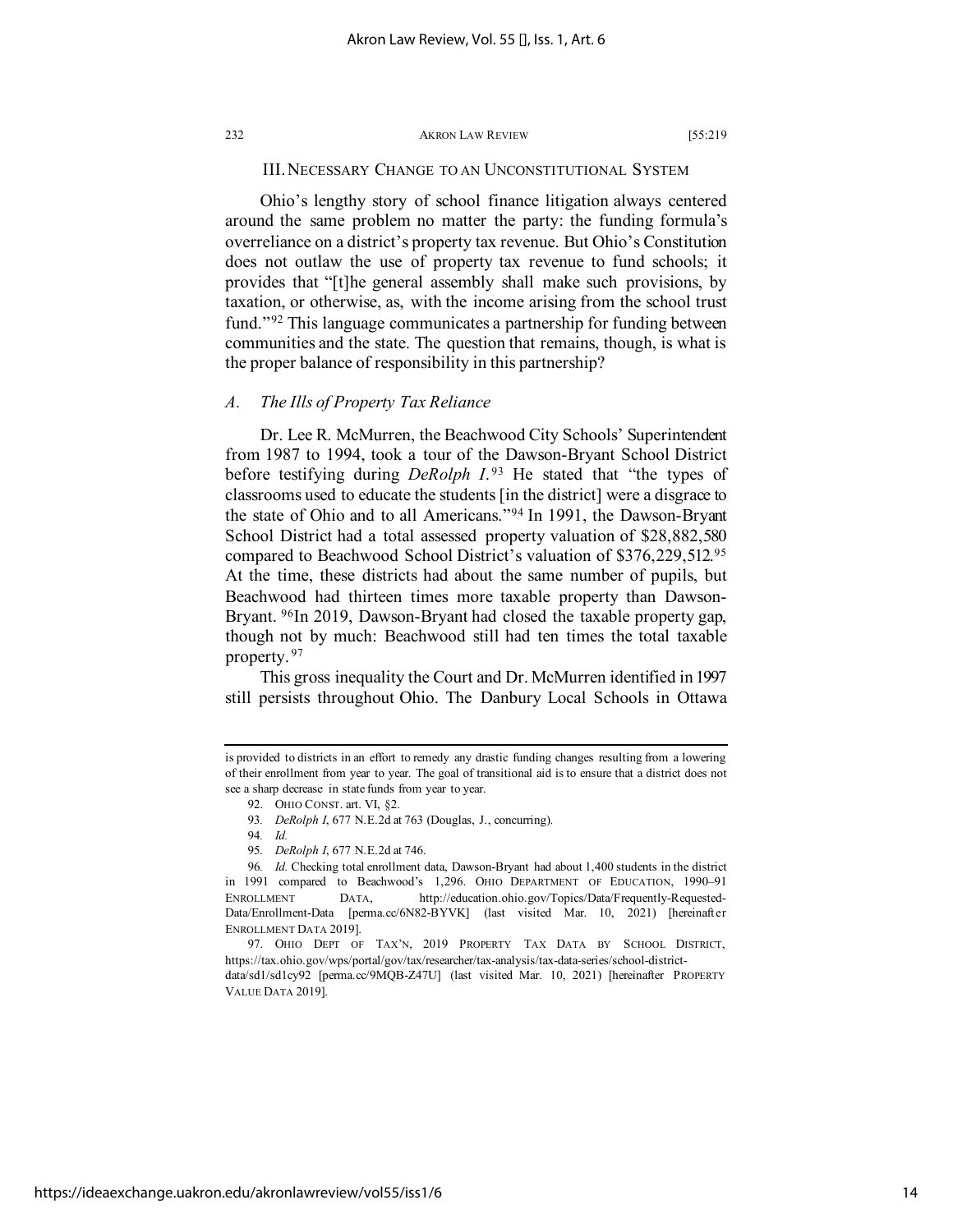County had a total enrollment of 528 and a total taxable property value of \$484,558,100 in 2019.<sup>[98](#page-15-0)</sup> Pettisville Local Schools in Fulton County had a total enrollment of 531 and a total taxable property value of \$53,604,850<sup>[99](#page-15-1)</sup>—nine times less than Danbury despite having only three fewer students. The Orange Local Schools in Cuyahoga County had a total enrollment of 2,045 and a total taxable property value five times greater than the Van Wert City Schools, which had a total enrollment of 2,064[.100](#page-15-2) The Lakewood City Schools in Cuyahoga County had a total enrollment of 4,818 and a total taxable property value four times greater than the Warren City Schools in Trumbull County, with a total enrollment of 4,749. [101](#page-15-3) This inequality in property value is not clustered in one county, in urban environments, or even between small districts—clear examples exist throughout the state, no matter the region or enrollment.

The relevance of this disparity is evident by understanding how property taxes fund education under Ohio's formula. As mentioned above, the current formula imposes expectations on districts for levying a certain number of mills against their property tax base, known as the community capacity. The formula uses a mill as a unit of measure, but a mill's value varies depending on the total taxable property in a given district.<sup>102</sup> For example, "a one-mill property tax on Class I real property [in 1995] produced \$272.90 per student in the district with the highest property tax base and \$13.34 per student in the district with the lowest."[103](#page-15-5) This disparity translates to district revenues widely varying depending on their total taxable property base. The primary complaint with this continuing disparity is that the cost of an adequate and equitable education doesn't change depending on the student's location.

It is also worth noting the implicit penalty a property-rich district faces compared to a property-poor district. The State employs a "chargeoff" amount, subtracting a district's community capacity from the amount of aid the state must provide. [104](#page-15-6) For example, if the state calculates the community capacity at twenty-three mills in every district, Danbury Local would have a charge-off amount of \$11,1444,836.30 compared to Pettisville Local at \$1,232,911.55.[105](#page-15-7) This result places serious pressure

<sup>98.</sup> Compare ENROLLMENT DATA 2019 with PROPERTY VALUE DATA 2019.

<sup>99</sup>*. Id.*

<sup>100</sup>*. Id.* \$1,123,764,910 and \$248,898,430, respectively.

<sup>101</sup>*. Id.* \$1,067,281,710 and \$259,423,290, respectively.

<span id="page-15-7"></span><span id="page-15-6"></span><span id="page-15-5"></span><span id="page-15-4"></span><span id="page-15-3"></span><span id="page-15-2"></span><span id="page-15-1"></span><span id="page-15-0"></span><sup>102</sup>*. Id.* Take the previous Beachwood and Dawson-Bryant example from *DeRolph I* based upon the 1991 date. One mill in Beachwood would equal \$376,229.51 compared to \$28,882.58.

<sup>103</sup>*. DeRolph II*, 728 N.E.2d at 1013.

<sup>104.</sup> Ice, *supra* note 31, at 1276.

<sup>105.</sup> Calculation, *supra* note 25, based upon data values *supra* notes 97 and 98.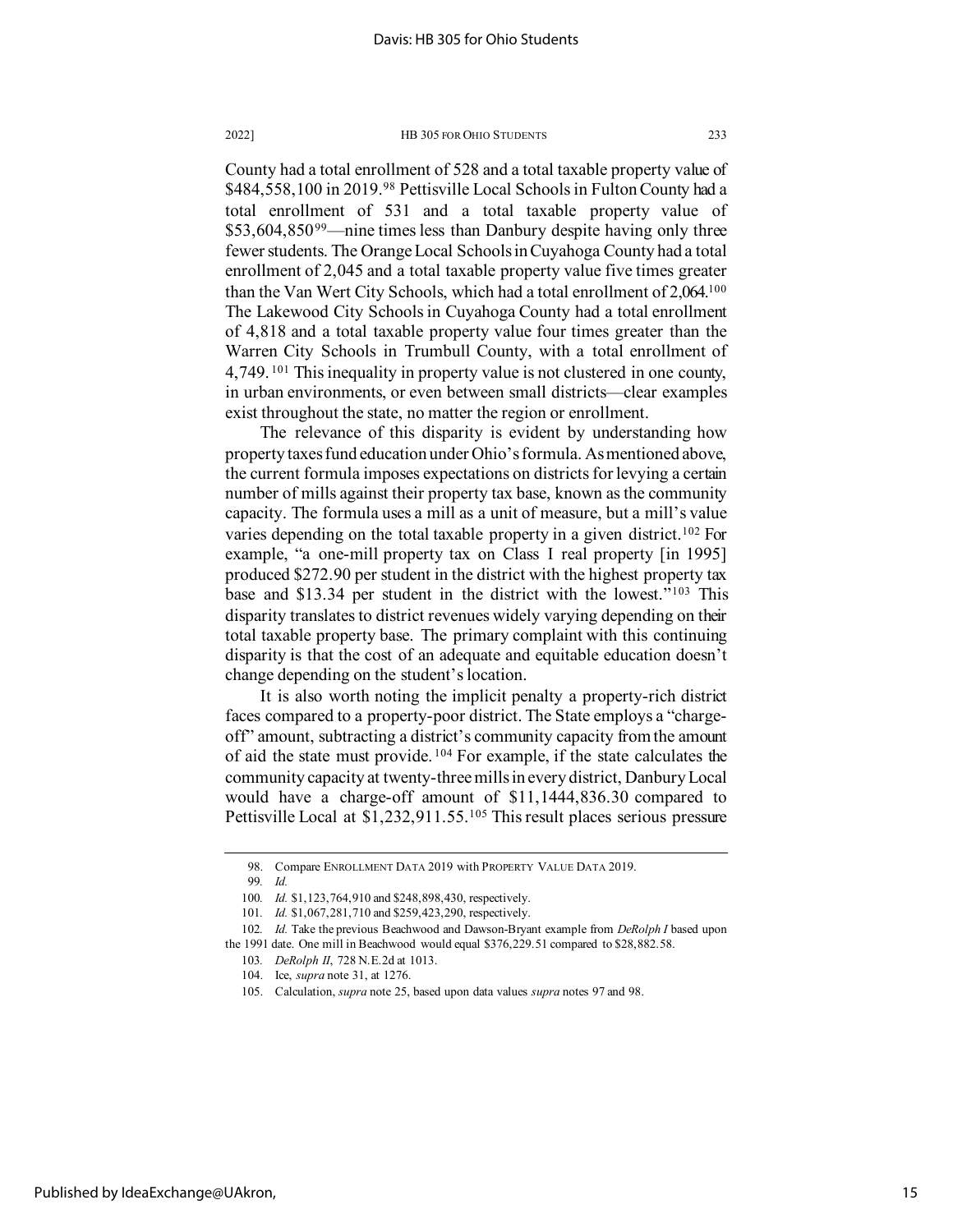on Danbury: if the district is unable to fully meet its community share capacity, it will likely face major budgetary problems. Put differently, the state is not basing its calculations on how much revenue the district is *actually* generating through property taxation but rather on what level of revenue they *should be able* to generate. On the other hand, Pettisville's charge-off amount allows the district to rely more on funding from the state instead of the district's constituents.

Whether one looks at the consequences on poor or rich districts, the results firmly show that property tax reliance is detrimental. The quality of a student's education will vary from district to district based upon the arbitrarily drawn boundary lines on a map. This outcome, which necessitated *DeRolph*, persists decades after the Ohio Supreme Court struck it down. Through Cupp-Patterson, though, Ohio's students may be one step closer to fair and equitable education funding.

# *B. Cupp-Patterson HB 305*

HB 305, known as the Cupp-Patterson plan, is the latest and most admirable attempt by Columbus lawmakers to address Ohio's unconstitutional education funding system. The Ohio Supreme Court succinctly summarized its central concern with funding reforms in *DeRolph II*:

The most glaring weakness in the state's attempts to put in place a thorough and efficient system of education is the failure to specifically address the overreliance on local property taxes. If this problem is not rectified, it will be virtually impossible for the revised school-funding system to be characterized as thorough and efficient.<sup>[106](#page-16-0)</sup>

The Cupp-Patterson plan has taken this prescription for future reforms to heart, and the result seems to be the first sign of true progress in an attempt to adapt a unique solution to a unique problem. While the proposed legislation is by no means the final solution, its provisions take important steps in introducing new aspects to the way Ohio funds its schools.

After two years of brainstorming, debating, and drafting, HB 305 was provided to the public on June 26, 2019.<sup>[107](#page-16-1)</sup> The Bill's main sponsors, Robert Cupp (R) and John Patterson (D), were joined by sixty-six cosponsors in the Ohio House of Representatives; in total, more than two-

<sup>106</sup>*. DeRolph II*, 728 N.E.2d at 1020.

<sup>107.</sup> Laura Hancock, *New Ohio Ed Funding Bill Introduced w*

<span id="page-16-1"></span><span id="page-16-0"></span>*ith at Least \$600 Million More for Schools*, CLEVELAND.COM (Jun. 26, 2019), https://www.cleveland.com/open/2019/06/new-ohio-ed-funding-bill-introduced-with-at-least-600 million-more-for-schools.html [perma.cc/LQ2U-FFVM].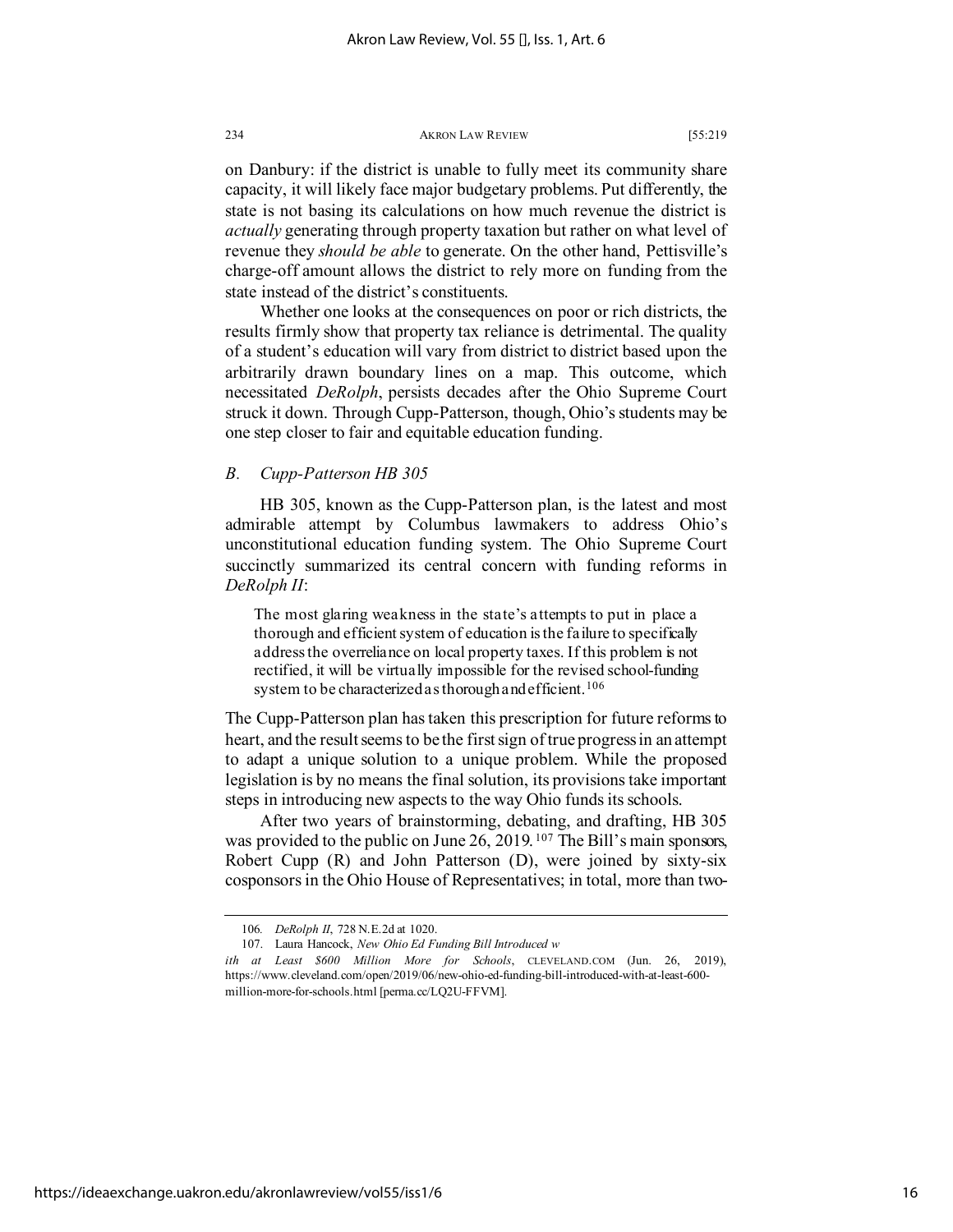thirds of the Ohio House supported the bill at its presentation. [108](#page-17-0) Cupp, a former Ohio Supreme Court Justice, believed that the legislation was strong and would withstand the legal challenges made in *DeRolph*.[109](#page-17-1) Cupp and Patterson hoped to see the Bill passed by the end of the General Assembly's 2019 session;<sup>110</sup> however, the Ohio Senate failed to hold a vote before the end of the session on December 31, 2020. Its components, while promising, do not entirely end the Coalition's pursuit for adequacy and equity, says Phillis: "I will support Cupp-Patterson with the caveat that it needs a lot of work. As advocates, though, we cannot throw [the bill] out just because there's some problems with it."<sup>[111](#page-17-3)</sup> Problems do abound, but Cupp-Patterson may be the first step in the right direction in the past two decades for funding Ohio's schools.

1. Cupp-Patterson introduces wealth factors to a district's funding formula.

As mentioned extensively above, the Ohio Supreme Court has taken considerable issue with the extensive inequity that results from a funding formula rooted primarily in a district's property values. The Court has repeatedly and plainly provided that it cannot find a funding formula rooted in property values constitutional:

The valuation of local property has no connection whatsoever to the actual education needs of the locality, with the result that a system over reliant on local property taxes is by its very nature an arbitrary system that can never be totally thorough or efficient. In a very real sense, this problem underlies most of the other deficiencies in Ohio's school system and is either the direct or indirect cause of them.<sup>[112](#page-17-4)</sup>

With these powerful words in mind, Cupp-Patterson's drafters seek, for the first time in Ohio, to introduce funding factors rooted in a district's relative wealth to determine the level of funding a given district must receive.

Cupp-Patterson proposes a complete rethinking of how to calculate a district's local share. Whereas currently, property values throughout the

<span id="page-17-2"></span><span id="page-17-1"></span><span id="page-17-0"></span><sup>108.</sup> Catherine Candisky & Darrel Rowland, *Bottom Line of New 'Constitutional' School Funding Plan: \$1*.*5 Billion*, COLUMBUS DISPATCH (Jul. 10, 2019) https://www.dispatch.com/news/ 20190710/bottom-line-of-new-constitutional-school-funding-plan-15-billion [perma.cc/67TZ-A82W].

<sup>109.</sup> Hancock, *supra* note 108.

<sup>110</sup>*. Id.*

<span id="page-17-4"></span><span id="page-17-3"></span><sup>111.</sup> Interview with William Phillis, *supra* note 42.

<sup>112</sup>*. DeRolph II*, 728 N.E.2d at 1000.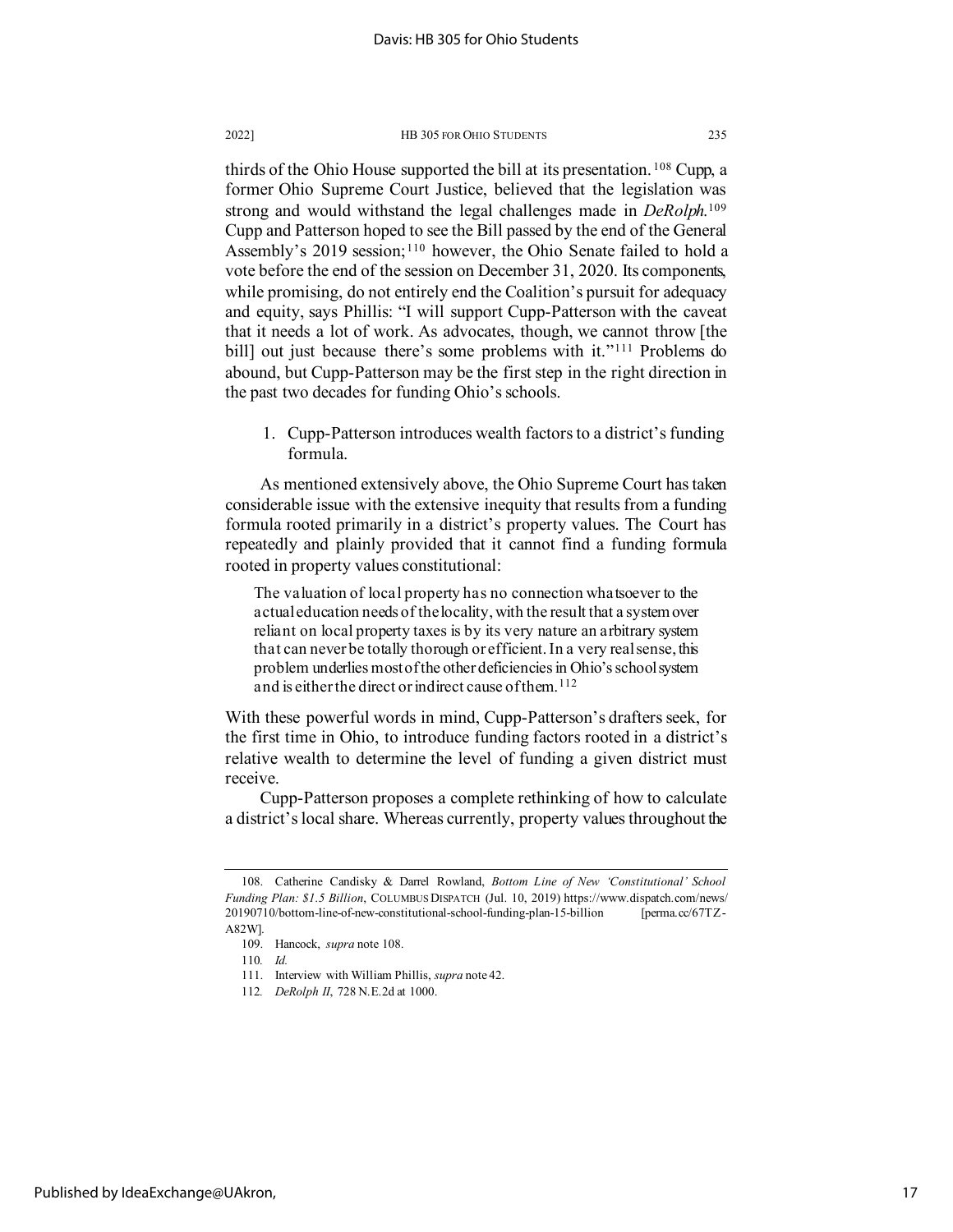district are the sole consideration, <sup>[113](#page-18-0)</sup> Cupp-Patterson introduces both gross and median income factors. [114](#page-18-1) These income factors carry a 40% weight in the formula, with a district's property values carrying the additional 60%. [115](#page-18-2) Ryan Pendleton, Chief Financial Officer and Treasurer of the Akron Public Schools, has served on the Cupp-Patterson drafting committee since the proposal's infant stages. He provided that while this breakdown seems to result in a reliance on property values, there is more income wealth than property wealth in Ohio. Therefore, both factors are weighed to create an even split. As a purely mathematical example that seemingly unequal inputs can result in similar funding, 40% of \$200,000 is \$80,000 and 60% of \$133,333 is also \$80,000. Pendleton provided that the drafting committee calculated numerous other wealth ratios to property values and that the 40:60 split was thought to achieve the *DeRolph* mandate. [116](#page-18-3)

The Cupp-Patterson Plan drafters provide the following illustrations on how to compute a district's local share under the proposed plan. They placed local capacity at 2.25% to represent 22.5 mills of property tax, which is believed to be the average mills levied by districts throughout the state.<sup>[117](#page-18-4)</sup> Figure 1 provides an example of the calculation for the 60% weight placed on a district's property wealth, while Figure 2 provides an example of the calculation for the 40% income weight; both are calculated using a total student population of 959.

<span id="page-18-4"></span><span id="page-18-3"></span><span id="page-18-2"></span>https://ideaexchange.uakron.edu/akronlawreview/vol55/iss1/6

<span id="page-18-1"></span><span id="page-18-0"></span><sup>113.</sup> Ice, *supra* note 31, at 1276.

<sup>114.</sup> Microsoft Excel Spreadsheet, s*upra* note 4.

<sup>115</sup>*. Id.*

<sup>116</sup>*. Id.*

<sup>117.</sup> Microsoft Excel Spreadsheet, s*upra* note 115.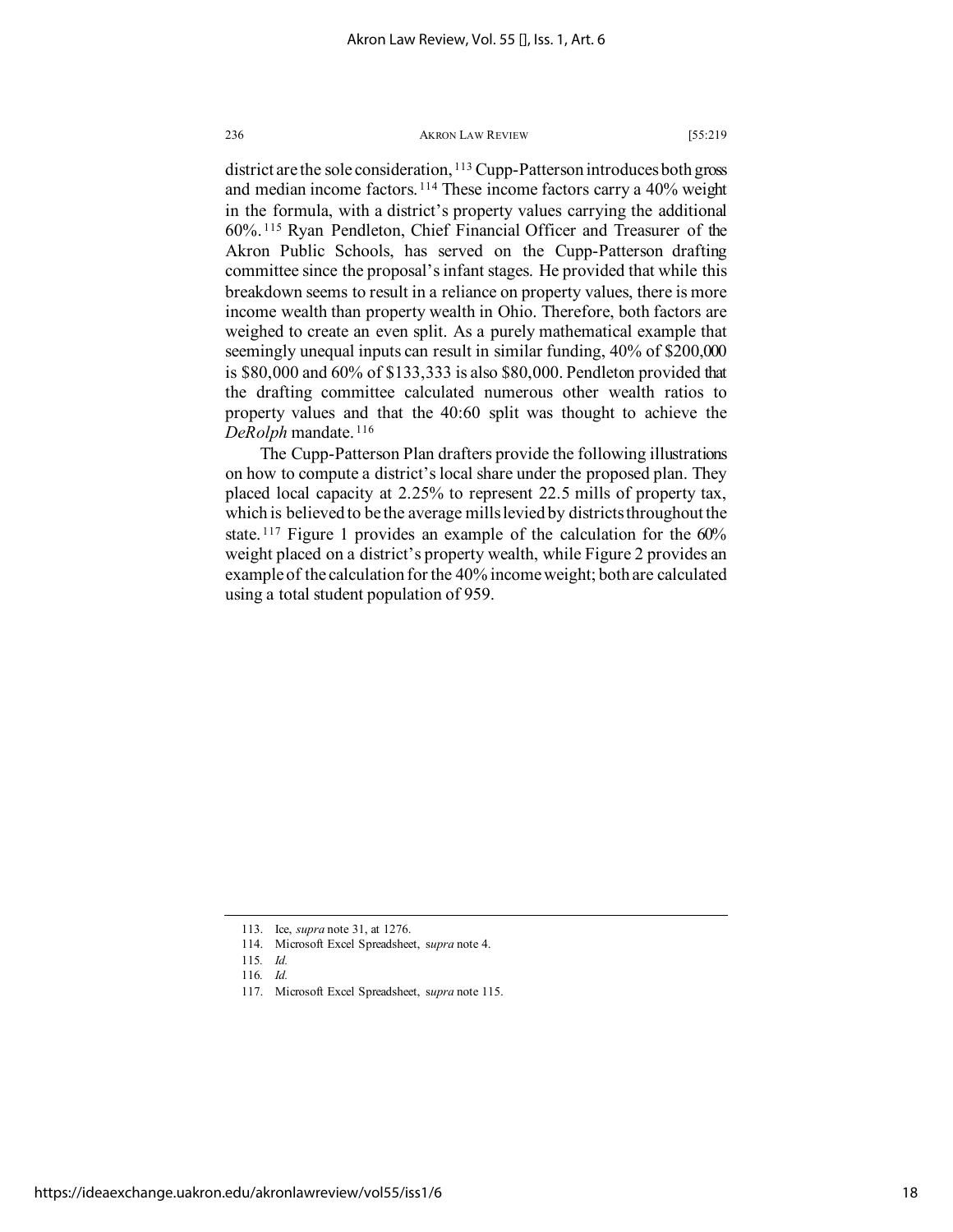| Figure 1 <sup>118</sup><br><b>Local Share Calculation: Property Wealth</b> |                                                                                 |               |  |  |
|----------------------------------------------------------------------------|---------------------------------------------------------------------------------|---------------|--|--|
|                                                                            |                                                                                 |               |  |  |
| Number of Pupils in<br><b>District</b>                                     | Final count of pupils from<br>the previous year                                 | 959           |  |  |
| Taxable Property<br>Valuation                                              | This number is obtained through<br>the County Auditor's property<br>evaluations | \$165,000,000 |  |  |
| Property Valuation<br>Per Pupil                                            | <b>Taxable Property Valuation</b><br>Number of Pupils                           | \$172,054     |  |  |
| (PROPERTY<br><b>WEALTH SHARE)</b>                                          | Property valuation per pupil x<br>0.0135                                        | \$2.323       |  |  |

The resulting \$2,323 encapsulates 60% of the 22.5 mills the district would be expected to generate. This calculation is virtually unchanged from the current approach: divide total property wealth by total enrollment to inform the local capacity per pupil. [119](#page-19-1) Importantly, the Ohio Supreme Court has not held that property wealth cannot be *one* factor in the funding formula, just that it cannot be the central factor in a funding formula.

Figure 2, while a bit more complicated, provides for the inclusion of gross income and median income per pupil to determine the district's local capacity. The addition of income variables, while revolutionary for Ohio, has become a common practice throughout the country to correct the inequality created by overreliance on property taxes. [120](#page-19-2)

<sup>118</sup>*. Id.*

<sup>119.</sup> Ice, *supra* note 31, at 1276.

<span id="page-19-2"></span><span id="page-19-1"></span><span id="page-19-0"></span><sup>120.</sup> EDUC. L. CTR., FUNDING, FORMULAS, AND FAIRNESS: WHAT PENNSYLVANIA CAN LEARN FROM OTHER STATES' EDUCATION FUNDING FORMULAS 11 (Feb. 2013).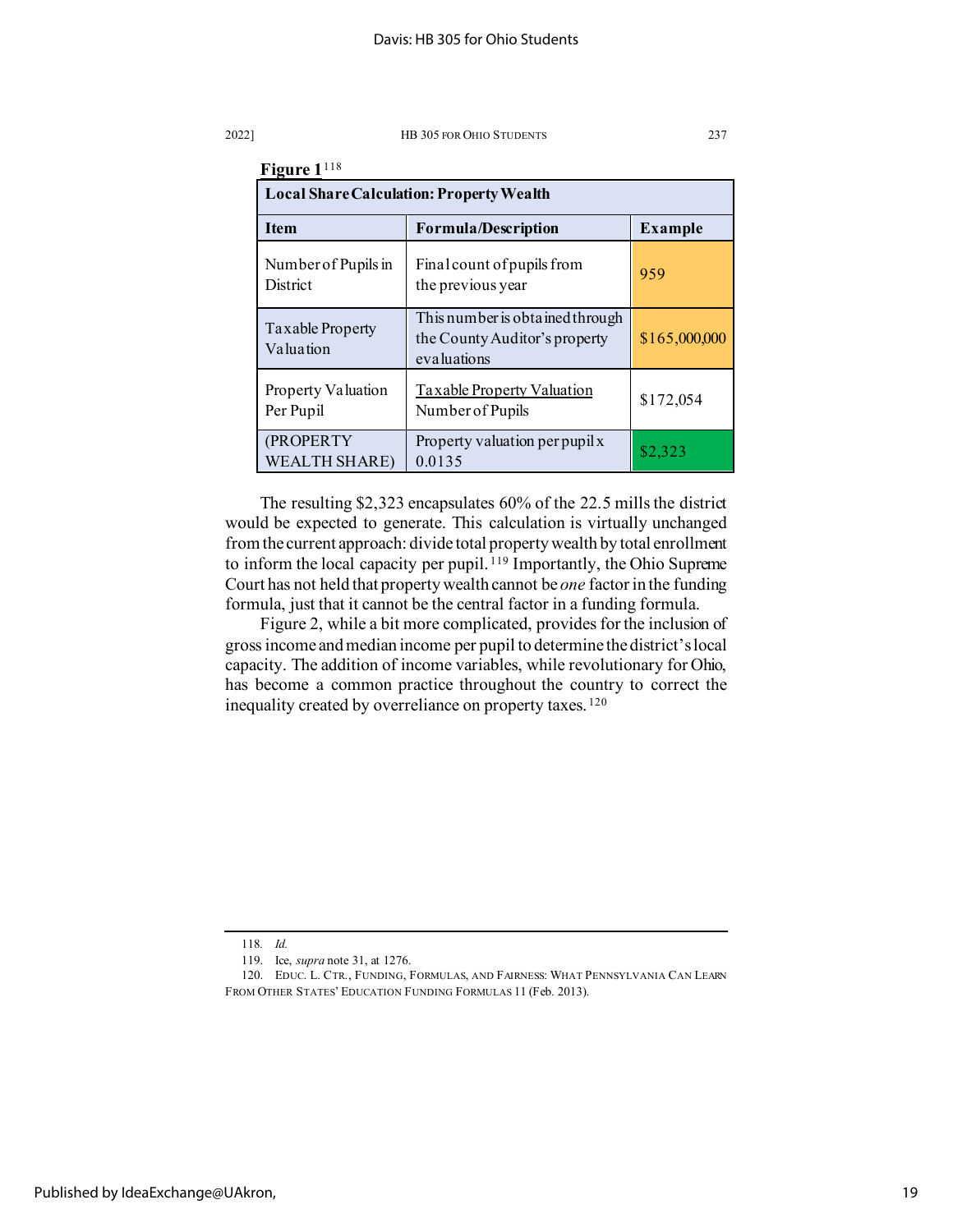# **Figure 2**[121](#page-20-0)

| Local Share Calculation: Personal Wealth or<br>District Federal Adjusted Gross Income<br>$(40\%$ of the 2.25% local capacity) |                                                                                                                  |                |  |
|-------------------------------------------------------------------------------------------------------------------------------|------------------------------------------------------------------------------------------------------------------|----------------|--|
| Item                                                                                                                          | <b>Formula/Description</b>                                                                                       | <b>Example</b> |  |
|                                                                                                                               |                                                                                                                  |                |  |
| TotalFederal<br>Adjusted Gross<br>Income (FAGI)                                                                               | This number is obtained by adding up<br>all of the adjusted gross incomes from<br>resident's federal tax returns | \$187,000,000  |  |
| Federal Adjusted<br>Gross Income<br>(FAGI) per Pupil                                                                          | Total Federal Adjusted Gross Income<br>Number of Pupils                                                          | \$194,995      |  |
| Per Pupil FAGI<br>Share                                                                                                       | FAGI Per Pupil x (20% of .0225)<br><b>OR</b><br>FAGI Per Pupil x .0045                                           | \$877          |  |
| Median FAGI of<br><b>District</b>                                                                                             | This number is obtained by finding the<br>median of all resident's FAGI                                          | \$32,876       |  |
| Number of Income<br>Tax Returns                                                                                               | This is the total number of federal<br>returns filed within the district                                         | 4,091          |  |
| Median FAGI Per<br>Pupil                                                                                                      | Median FAGI x No. of Tax Returns<br>Number of Pupils                                                             | \$140,246      |  |
| Median FAGI Per<br>Pupil Share                                                                                                | Median FAGI Per Pupil x (20% of<br>.0225)                                                                        | \$631          |  |
| <b>TOTAL</b><br><b>PERSONAL</b><br><b>WEALTH</b><br><b>CONTRIBUTION</b>                                                       | FAGI per pupil share + Median FAGI<br>per pupil share                                                            | \$1,509        |  |

Both the gross and the median income values for the district are given equal weights, or 20%, of the overall 40% weight on the district's given income. By taking both gross and a median income into account, the resulting values are more representative of the district's true economic circumstances, while also considering outlier values that nonetheless play

<span id="page-20-0"></span><sup>121.</sup> Microsoft Excel Spreadsheet, s*upra* note 4.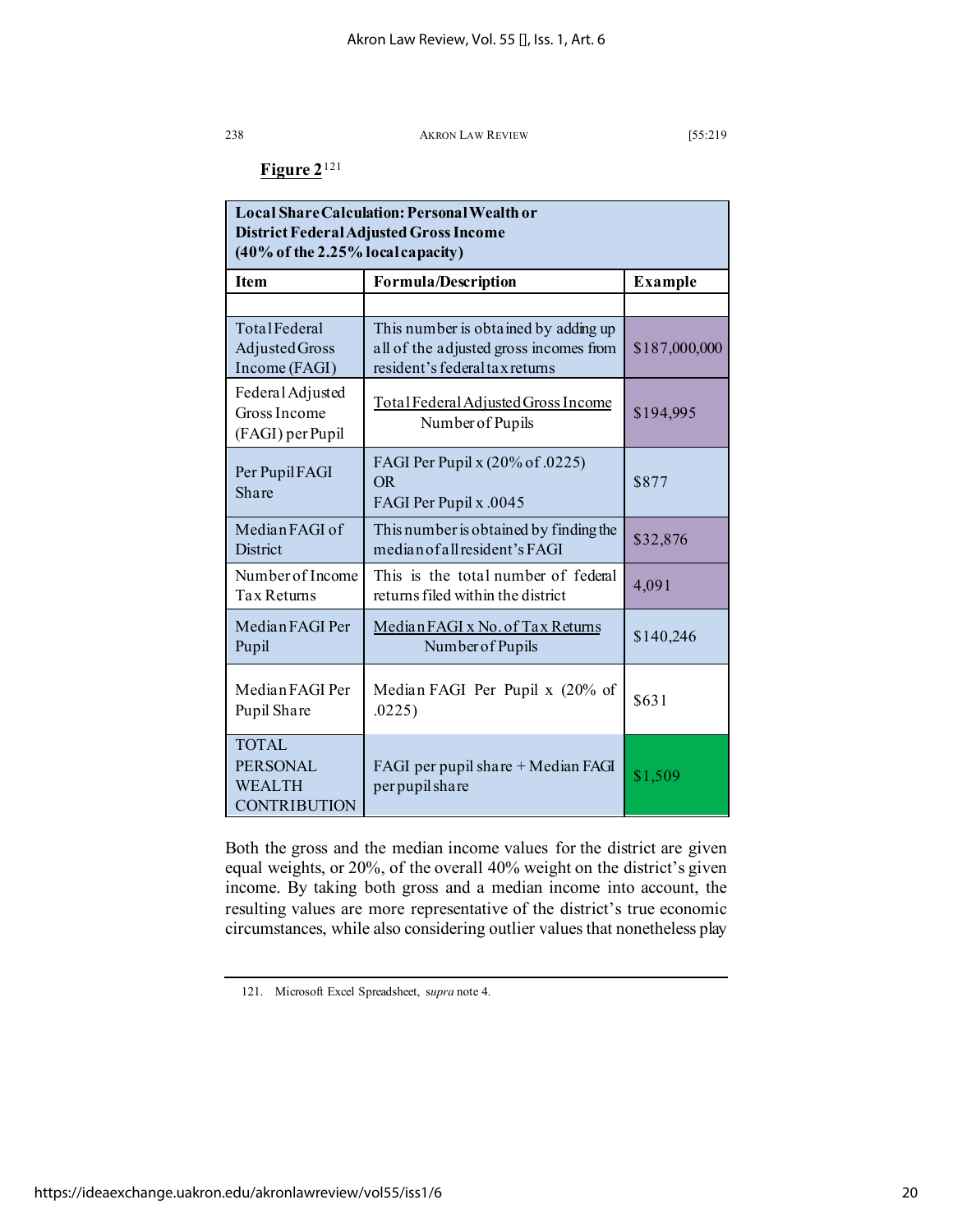an important role in categorizing the district's wealth. Combining the property value share from Figure 1 (\$2,323) and the total personal wealth contribution in Figure 2 (\$1,509), this hypothetical district's local capacity would be \$3,832 per pupil.

This shift to income-centric factors in the funding formula is a necessary update to Ohio's educational funding approach. Considering additional demographic data creates a more complicated formula, but also controls for more externalities. In a 2013 report on the state of Pennsylvania, the Education Law Center conducted a detailed analysis of all fifty states' various education formula factors. [122](#page-21-0) Their study identified ten main factors that recur throughout the country, ranging from an accurate student count in a given district to a weight factor for English-language learner students.<sup>[123](#page-21-1)</sup> The study provided that three states (Alabama, California, and Michigan) controlled for two factors; two states (Ohio and Delaware) controlled for just one factor; and two states (Pennsylvania and North Carolina) controlled for zero factors. [124](#page-21-2) The Center's conclusion was that Pennsylvania's funding formula "was now obsolete" after comparing it to the approaches of the rest of the country a conclusion that would likely be echoed for Ohio, whose only funding factor (accurate student count) was shared by forty-seven other states.<sup>[125](#page-21-3)</sup> Accurate student count was also the only factor in Ohio's formula at the time of the *DeRolph* litigation. [126](#page-21-4)

Cupp-Patterson utilizing additional factors for Ohio's funding formula serves as a central response to the Ohio Supreme Court's charge to break from a reliance on property taxes. The plan seeks to capture a district's local capacity more accurately by controlling for income levels

<sup>122.</sup> EDUC L. CTR., *supra* note 123.

<sup>123</sup>*. Id.* at 11.

<sup>124</sup>*. Id.*

<span id="page-21-3"></span><span id="page-21-2"></span><span id="page-21-1"></span><span id="page-21-0"></span><sup>125</sup>*. Id.* Importantly, though, inclusion of these factors has not proven to appease a state's parents. New York and Texas, whose state legislatures represent two distinct political persuasions, include all ten factors in their funding formulas. *Id.* However, both states have faced current and pending legal challenges concerning the constitutionality of their funding formulas. *See* Aliyya Swaby, *Texas' School Finance System is Unpopular and Complex: Here's How it Works*, TEX. TRIB. (Feb. 15, 2019), https://www.texastribune.org/2019/02/15/texas-school-funding-how-it-works/ [perma.cc/F5Y6-RK9G]; Cynthia Nixon, *In Two Phone Calls, I Learned Just Who Counts in New York*, N.Y. TIMES (Sept. 15, 2020), https://www.nytimes.com/2020/09/15/opinion/cynthia-nixonnew-york-schools.html [perma.cc/ZR7D-65NN]. While the factors highlighted by the Education Law Center alone seem to not be enough to ensure constitutionality, it is worth further noting that both a Republican and a Democrat-dominated state legislature have enacted all ten factors. Thus, such a prioritization (or lack of prioritization) cannot necessarily be explained away through a partisan lens.

<span id="page-21-4"></span><sup>126</sup>*. DeRolph I*, 677 N.E.2d at 738.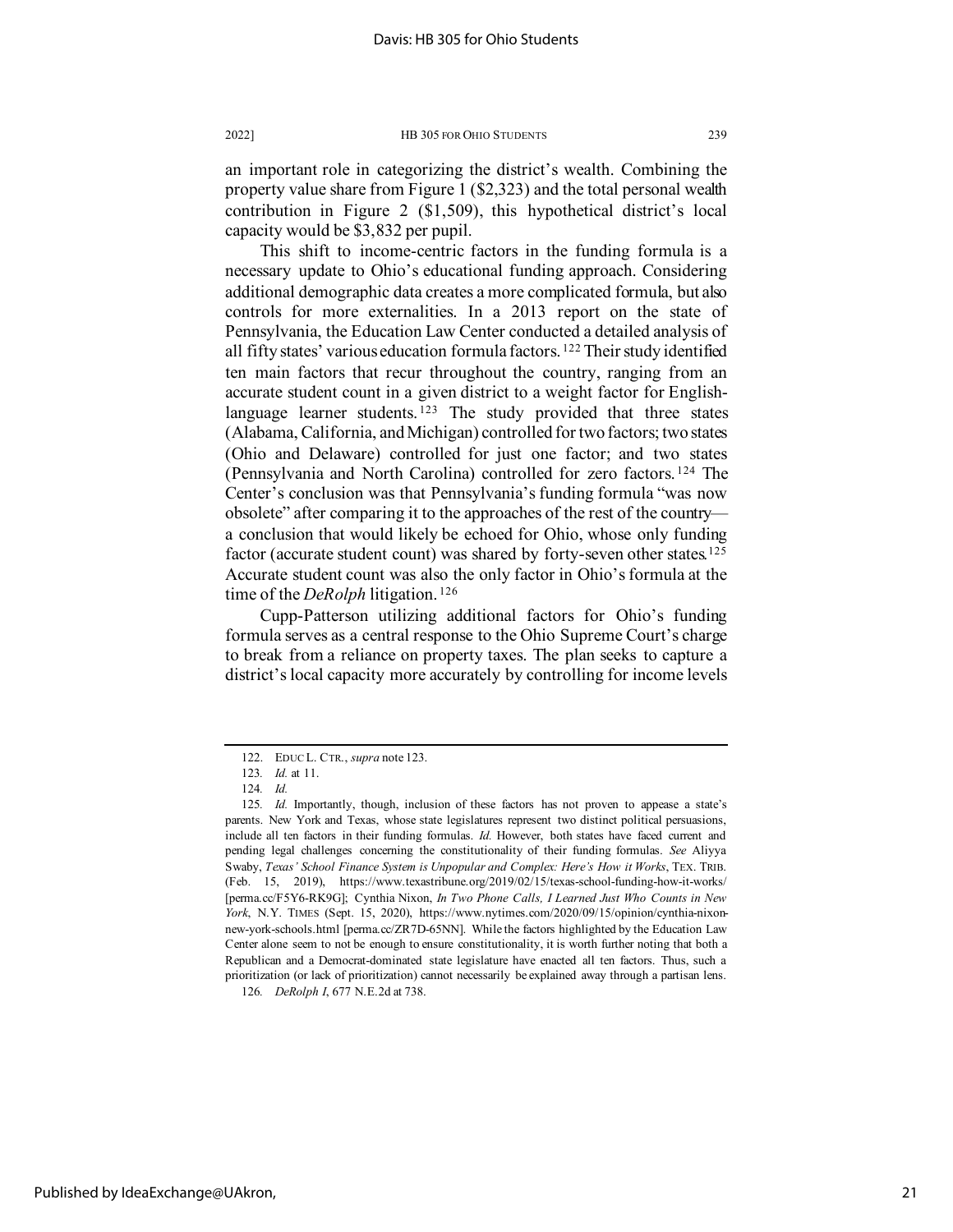in any given district. But as the Education Law Center pointed out in 2013, there are many more factors at a state's disposal.

Two specific factors that would substantially benefit Ohio schools are weighted factors for students with disabilities and English-language learner (ELL) students. During the Center's 2013 study, twenty-five states included a weighted factor for disabled students, and twenty-four included a weighted factor for ELL students. [127](#page-22-0) Including a weighting function for a district's disabled and ELL students is yet another step that will be required to provide a thorough and efficient education for all of Ohio's students. It is important to understand that not every student operates at the same level and therefore cannot be funded at the same level. Lawmakers should keep in mind the added costs associated with the education of these two subsets of a district's enrollment and, more broadly, that every district in the state is unique. The more factors included capturing these unique characteristics, the better.

While including these more nuanced factors would be a greater step toward equity, including *any* factor is a step in the right direction for Ohio's students. Cupp-Patterson's introduction of income-based factors will hopefully catalyze future factor inclusion. One of the plan's other strong suits, though, is the creation of a commission tasked with making these sorts of updates to the funding overlay.

2. Cupp-Patterson provides for the creation of a new review commission, which will make on-the-fly revisions to the state funding formula.

Partisan politics can prove especially problematic during funding discussions; lobbying efforts and differing political goals precipitate gridlock when money is being allocated. The Ohio General Assembly approves the state's budget every two years.  $128$  As such, the funding formula adopted by the state controls for the following two years. This rigid structure does not allow for adaptable funding or amendments to school funding.

For some budgetary items, two years is not an unusually long time before reconsidering funding, but education poses some unique considerations that need to be addressed quickly. The best contemporary example is the added technology expenditures resulting from the ongoing

<span id="page-22-0"></span><sup>127.</sup> EDUC. L. CTR., *supra* note 123.

<span id="page-22-1"></span><sup>128.</sup> OHIO REV. CODE § 126.022 (2019).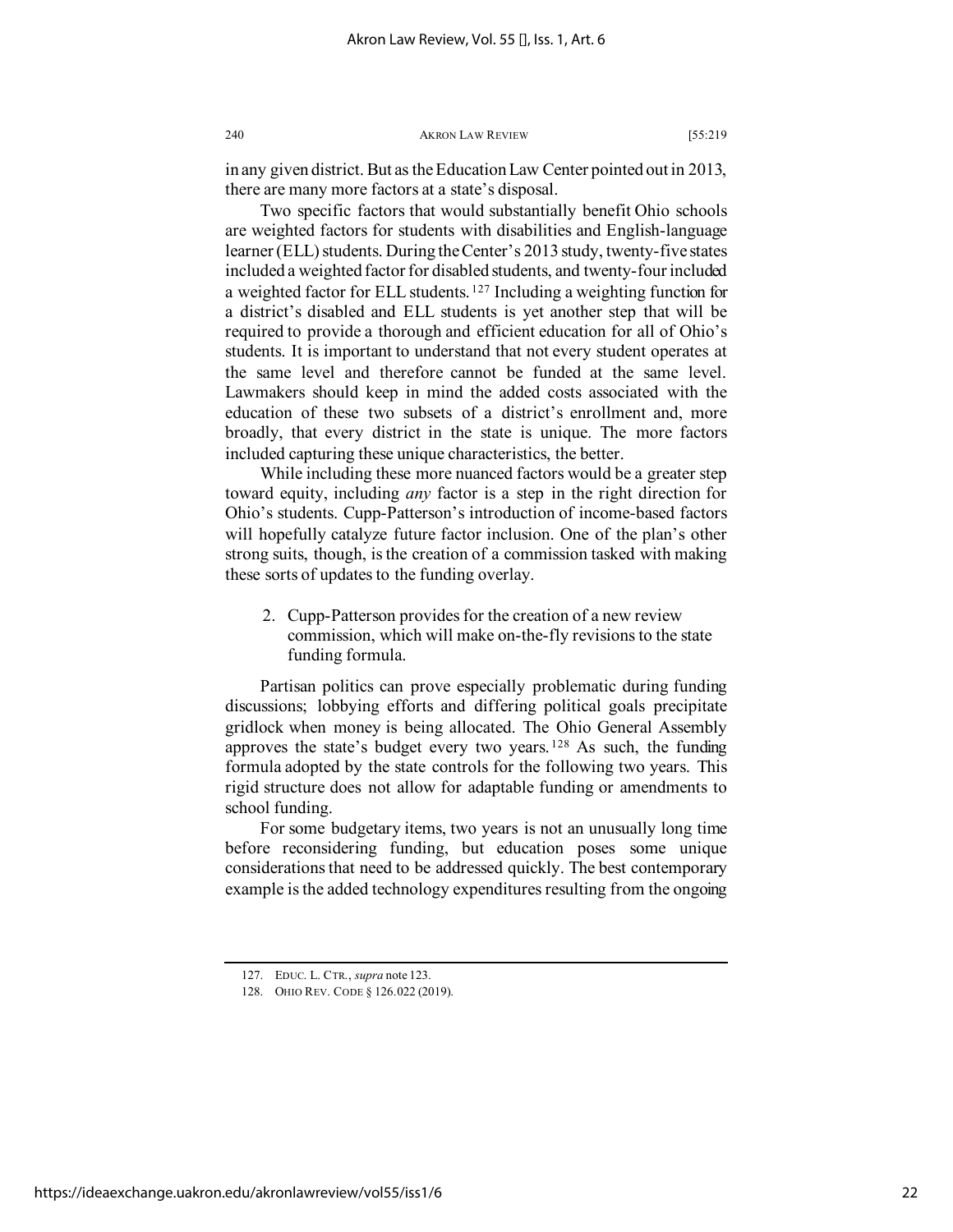COVID-19 pandemic. [129](#page-23-0) Districts were forced to conduct the last third of the 2019–2020 academic year remotely in response to the COVID-19 pandemic, with restrictions continuing into the 2020–2021 school year as well. [130](#page-23-1) Schools responded by providing students additional resources to continue the school year, but these provisions came with hefty price tags. For example, the Cincinnati Public School District estimated that the COVID-19 pandemic cost the District an additional \$35 million in 2020. [131](#page-23-2) Of this \$35 million, \$8 million has been spent to ensure that the district has enough substitute teachers, with the other \$27 million relating to the unanticipated costs of remote learning. [132](#page-23-3) All of Ohio's schools have felt these same challenges. And as currently constituted, the funding formula cannot accommodate these changed circumstances.

Enter the Funding Oversight Commission created under § 3317.64 of the Cupp-Patterson funding plan. The Commission is tasked with numerous directives, each requiring it to serve as the analytical and advisory arm of the General Assembly to implement and adjust the funding formula. [133](#page-23-4) This primary focus will afford the General Assembly a partner in pursuing adequate funding for Ohio's schools. The Commission can evaluate progress and propose real-time adjustments as schools face different challenges.

The Commission is also tasked with conducting further studies, compiling further datasets, and assessing the overall impact of the funding directives passed by the General Assembly.<sup>[134](#page-23-5)</sup> In delegating these responsibilities to the Commission, the General Assembly created a body that will delve deeper into school funding questions and return alternatives and factual findings to the General Assembly. The members of the General Assembly will thus be able to rely on the Commission, rather than their staff, to inform them about the current climate in the state concerning school funding.

<span id="page-23-0"></span><sup>129.</sup> Interview with Ryan Pendleton, *supra* note 117. Pendleton provided that this example has been one of the drafter's main talking points concerning the inherent benefits of the Commission.

<span id="page-23-1"></span><sup>130.</sup> Jackie Borchardt & Jessie Balmert, *Coronavirus in Ohio: Schools to Close For 3 Weeks*, CINCINNATI ENQUIRER (Mar. 12, 2020), https://www.cincinnati.com/story/news/ 2020/03/12/coronavirus-ohio-governor-mike-dewine/5031954002/ [perma.cc/J99J-GHWX]; Chris Anderson, *Nearly 300,000 Students Can't Go to School in Person*, 19 NEWS (Oct. 20, 2020), https://www.cleveland19.com/2020/10/20/nearly-ohio-students-cant-go-school-person-we-owe-itthese-kids-fight-back-against-this-virus/ [perma.cc/3YGN-UU92].

<span id="page-23-4"></span><span id="page-23-3"></span><span id="page-23-2"></span><sup>131.</sup> Chris Birkmeyer, *Coronavirus's Cost to Cincinnati Public Schools Reaches \$35 Million, Official Says*, CINCINNATI ENQUIRER (Sept. 10, 2020), https://www.bizjournals.com/cincinnati/ news/2020/09/10/cps-treasurer-details-cost-of-pandemic.html [perma.cc/2C2U-GA3U].

<sup>132</sup>*. Id.*

<span id="page-23-5"></span><sup>133.</sup> H.B. 305, 133 Gen. Assemb., Reg. Sess. (Ohio 2020) (citing § 3317.64(A)).

<sup>134</sup>*. Id.*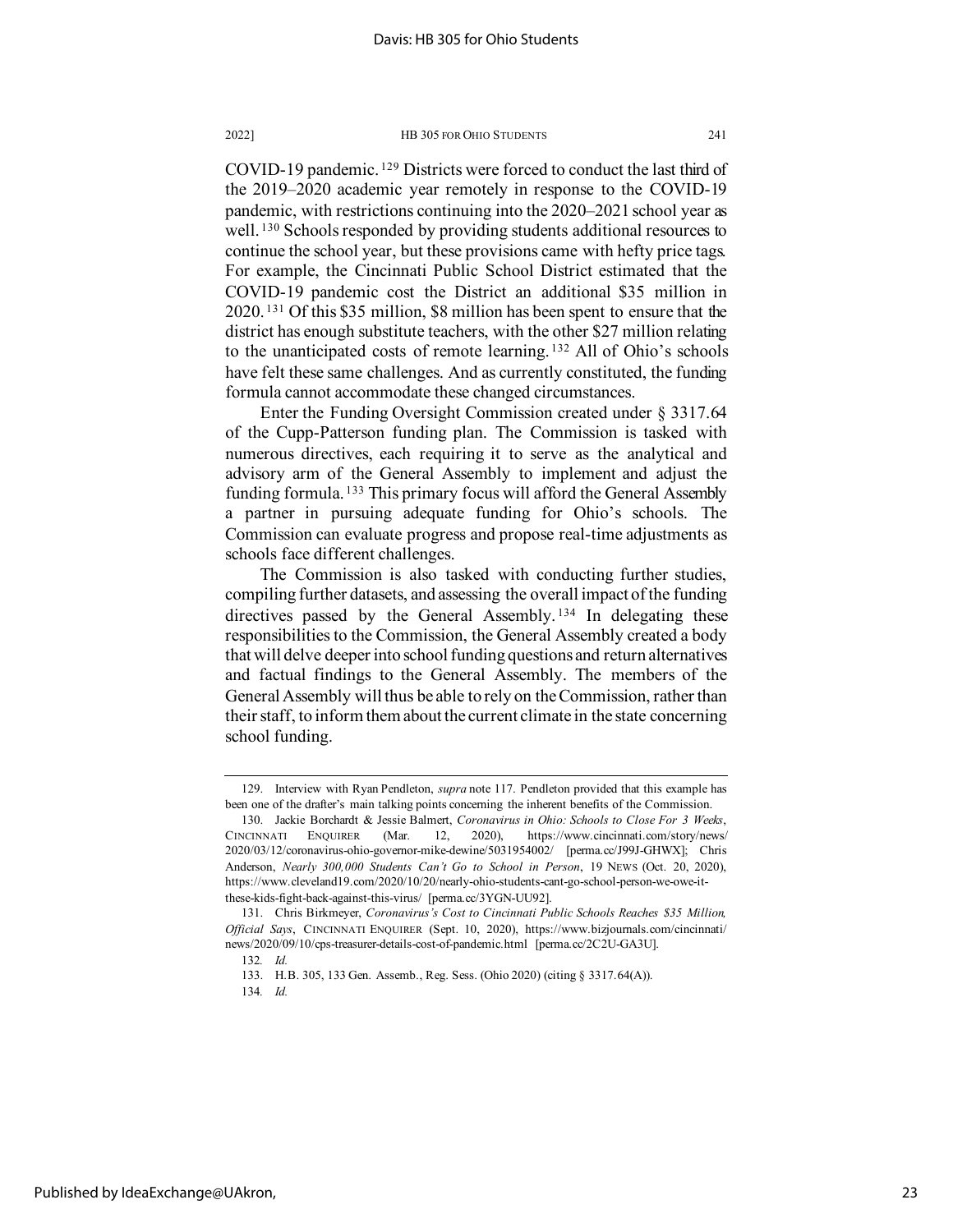With these two directives aside, the Commission's greatest strength is its membership. The Commission comprises nineteen members: two members of the Ohio House of Representatives; two members of the Ohio Senate; three school superintendents; three school treasurers; three parents; three teachers; and three school board members. [135](#page-24-0) The House and Senate must appoint one member from each party, and the school superintendents and treasurers must represent a combination of urban, suburban, and rural districts state-wide. <sup>[136](#page-24-1)</sup> As currently drafted, no firm procedure is provided concerning the appointment of the parent, teacher, and school board members. The voices convened in this Commission will be supremely qualified to make the necessary recommendations to the General Assembly to afford better outcomes for Ohio's students. Cupp-Patterson's drafters undertook an apparent effort to provide a voice for the professionals that deal with the problems associated with school funding every day. This voice will resonate far louder than a lobbyist or a political staffer presenting problems that seem far-away and intangible to the politician that is left to make the policy decision.

Providing an opportunity to amend and adapt the funding formula on the fly and providing a voice to the professionals on the frontline of education issues, serves as one of the brightest directives proposed in the Cupp-Patterson plan. Phillis provided that this ability to "study and adapt should be viewed as one of the most beneficial aspects to Ohio's students" because an adequate education is evolving every year. [137](#page-24-2)

However, it remains to be seen how vital the observations and recommendations of the Commission will be viewed. The language of HB 305 does not provide the Commission with any legislative or regulatory powers, instead requiring that the Commission "make recommendations to the General Assembly to ensure" that the requirements of HB 305 are being implemented.<sup>[138](#page-24-3)</sup> This language leaves open the possibility that the benefit of providing a voice to the fact-finding Commission might not be felt through the ability of the General Assembly to ignore the recommendations that they are provided. Without firmer language or true oversight powers, the Commission might turn into a figurehead rather than a body that can hold the General Assembly accountable. While the General Assembly must not wholly delegate its legislative authority to the Commission, a member of the Commission could be provided a seat on the House's Primary and Secondary Education Committee. Tying the

<span id="page-24-1"></span><span id="page-24-0"></span><sup>135</sup>*. Id.* (citing § 3317.64(B)(1)).

<sup>136</sup>*. Id.*

<span id="page-24-3"></span><span id="page-24-2"></span><sup>137.</sup> Interview with William Phillis, *supra* note 42.

<sup>138.</sup> H.B. 305, *supra* note 136.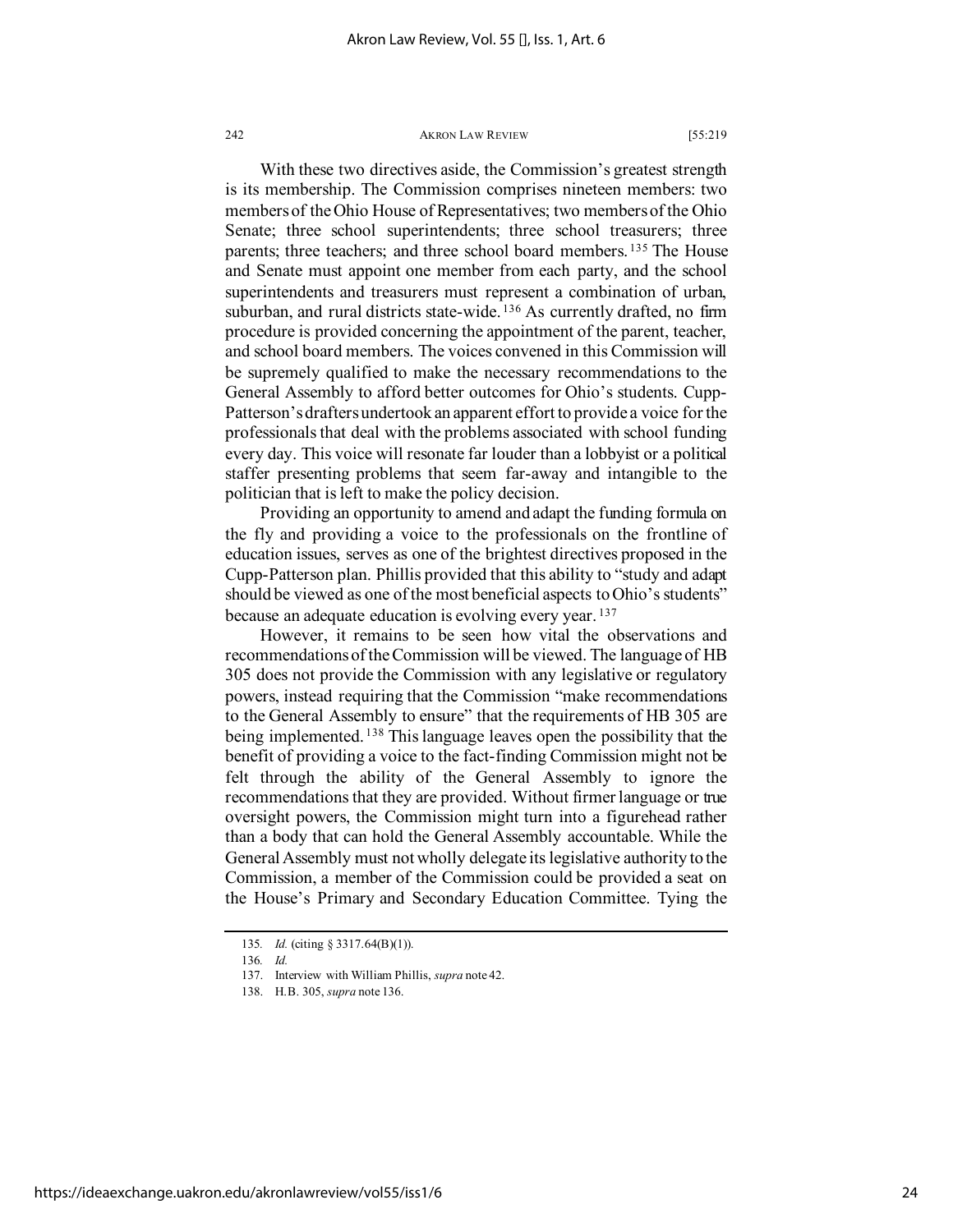Commission's voice into the legislative hierarchy of the Ohio House would seek to ensure that one of HB 305's largest strengths is not subverted by the very politicians that have previously failed to prioritize school funding.

3. The Cupp-Patterson drafters have proven responsive to public criticism.

As is the case with any proposed change, the initial draft of the Cupp-Patterson plan garnered serious backlash from educators and politicians alike. One of the central critiques was that urban districts were not seeing the promised gains in funding under the Cupp-Patterson formula when real-world values were entered into the plan's framework. [139](#page-25-0) One of the main reasons for this discrepancy was how the original Cupp-Patterson formula counted charter school and private-voucher students. Under the original model, these two subsets of a district's population were removed: only the students attending the district factored into a given district's income wealth per pupil. [140](#page-25-1) What resulted was the removal of thousands of students from the equation, making a given district look far wealthier than it truly was.  $141$  This disparity between the plan's goals and outcomes was seen as a potential reason for its exclusion in the 2020–2021 biennial budget. [142](#page-25-3)

The plan's drafters responded to this critique, though, and a revision to the plan introduced a metric called Tier Three Targeted Assistance to control the identified problem.<sup>[143](#page-25-4)</sup> In the past, targeted assistance was used to assist districts with lower capacities to raise local revenue compared to other districts throughout the state. [144](#page-25-5) The Cupp-Patterson drafters introduced this same idea into the funding scheme to correct for instances where students were removed from a district's per-pupil count.<sup>[145](#page-25-6)</sup>

<span id="page-25-0"></span><sup>139.</sup> Ice, *supra* note 31, at 1282–83; Jim Siegel, *Education Experts Weigh Pros and Cons of New Ohio School-Funding Plan*, COLUMBUS DISPATCH (Apr. 9, 2019), https://www.dispatch.com/ news/20190409/education-experts-weigh-pros-and-cons-of-new-ohio-school-funding-plan/1 [perma.cc/US8S-FUWN].

<sup>140</sup>*. Id.*

<span id="page-25-3"></span><span id="page-25-2"></span><span id="page-25-1"></span><sup>141</sup>*. Id.* For example, if a given district had \$25 million in income wealth, its wealth per pupil would look very different if only 3,300 students were counted in the formula (\$7,575.76 per pupil) compared to 2,800 students (\$8,928.57 per pupil).

<sup>142.</sup> Ice, *supra* note 31, at 1283.

<sup>143.</sup> Interview with Ryan Pendleton, *supra* note 117.

<span id="page-25-5"></span><span id="page-25-4"></span><sup>144.</sup> LEGISLATIVE BUDGET OFFICE: OHIO LEGISLATIVE SERVICE COMMISSION, SCHOOL FUNDING COMPLETE RESOURCE 18 (Feb. 2019).

<span id="page-25-6"></span><sup>145.</sup> Interview with Ryan Pendleton, *supra* note 117. Pendleton provided that the drafters identified the problem in the formula for the top twenty districts concerning enrollment, which are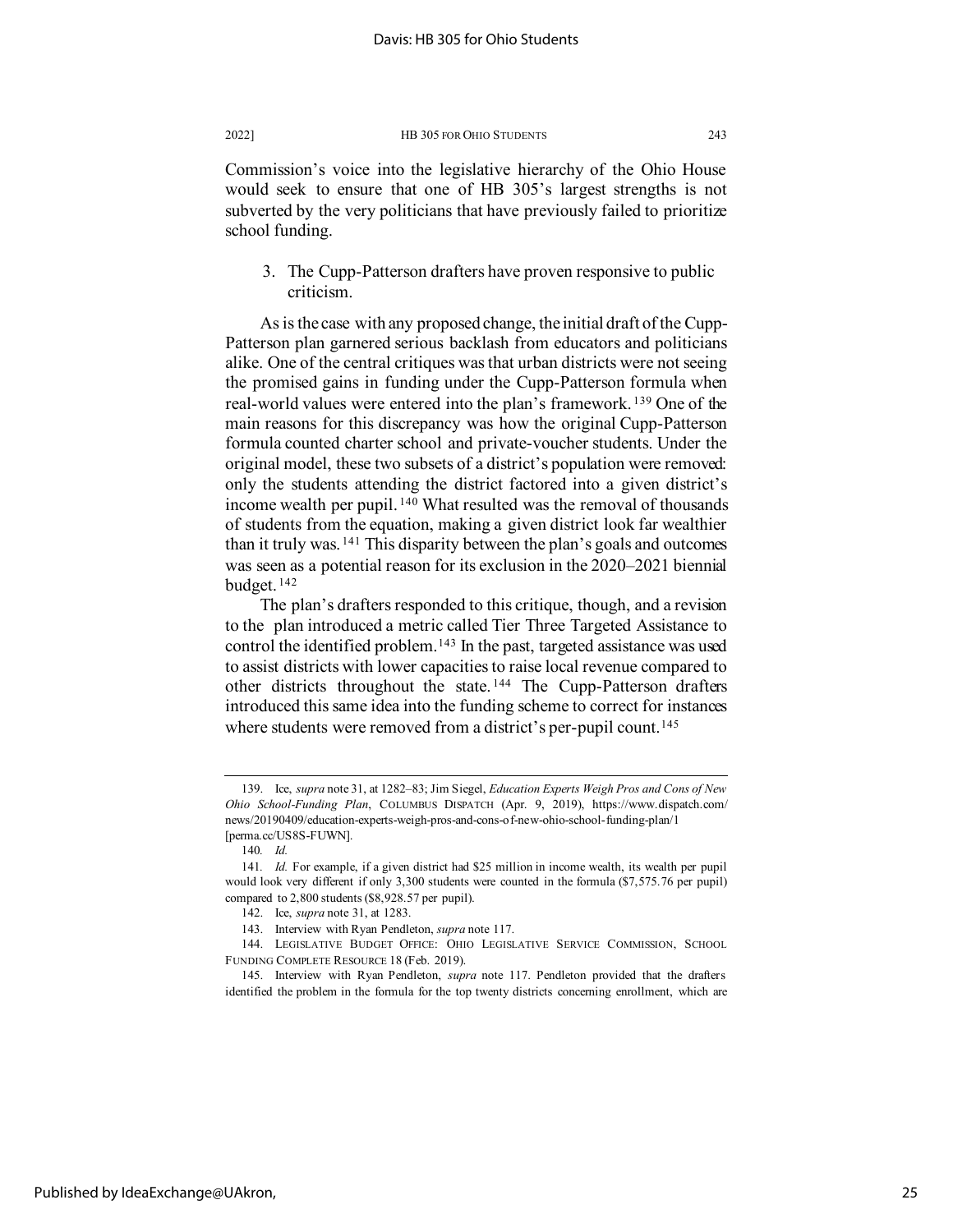The inclusion of the Oversight Commission provides a built-in mechanism to correct for future discrepancies or anomalies as well. While criticism will abound concerning any proposed legislation, the inclusion of the Commission provides for speedy adaptations and solutions that a normal piece of legislation lacks. The drafters' creation of the Commission will provide a mechanism for hearing these similar critiques and responding effectively instead of requiring entirely new proposals to be created.

# *C. The Political Battle That Remains*

Legislative solutions require legislative action, and such action might not be seen for the Cupp-Patterson proposal, even though it could revolutionize school funding for Ohio's students. The Bill, which had sixty-six cosponsors in the Ohio House, passed the House with a vote of eighty-seven to nine on December 3, 2020. [146](#page-26-0)

The resounding support in the House, though, was not echoed within the Senate. In a message to his colleagues, Rep. Jamie Callender (R) provided the following:

My entire career has been overshadowed by a ruling that our schoolfunding system was unconstitutional. But in all of that time, twentyseven years, this is the first time there has been a bill on this floor that universally is acknowledged as meeting the constitutional requirements. Twenty-seven years. That's a long time.… [But] [i]t may not pass the Senate.<sup>[147](#page-26-1)</sup>

The Senate failed to vote on HB 305 before the end of the General Assembly's term on December 31, 2020, which will require the Bill's reintroduction at the start of the next General Assembly in 2021.<sup>[148](#page-26-2)</sup> Numerous senators commented on the unknowns, citing the possibility of a higher price tag than anticipated due to further studies that still need to

predominantly located in the urban centers of Ohio. This reality then necessitated the inclusion of the Tier Three Targeted Assistance factor.

<span id="page-26-0"></span><sup>146.</sup> THE OHIO LEGISLATURE, HOUSE BILL 305, https://www.legislature.ohio.gov/legislation/ legislation-summary?id=GA133-HB-305 [perma.cc/PQK3-TFEE] (last visited Mar. 10, 2021).

<span id="page-26-1"></span><sup>147.</sup> Anna Staver, *Ohio Senate Won't Consider School-Funding Plan This Year That Was Ok'd 84-8 by House*, COLUMBUS DISPATCH (Dec. 3, 2020), https://www.dispatch.com/story/news/ education/2020/12/03/ohio-house-passes-new-k-12-funding-formula-but-senate-may-kill-measureto-make-system-constitutional/3810589001/ [perma.cc/VYQ5-R8V4].

<span id="page-26-2"></span><sup>148.</sup> Carissa Woytach, *Ohio House Passes Revamp to School Funding*, CHRONICLE-TELEGRAM (Dec. 4, 2020), https://chroniclet.com/news/243772/ohio-house-passes-revamp-to-school-funding/ [perma.cc/3R7G-GXRQ].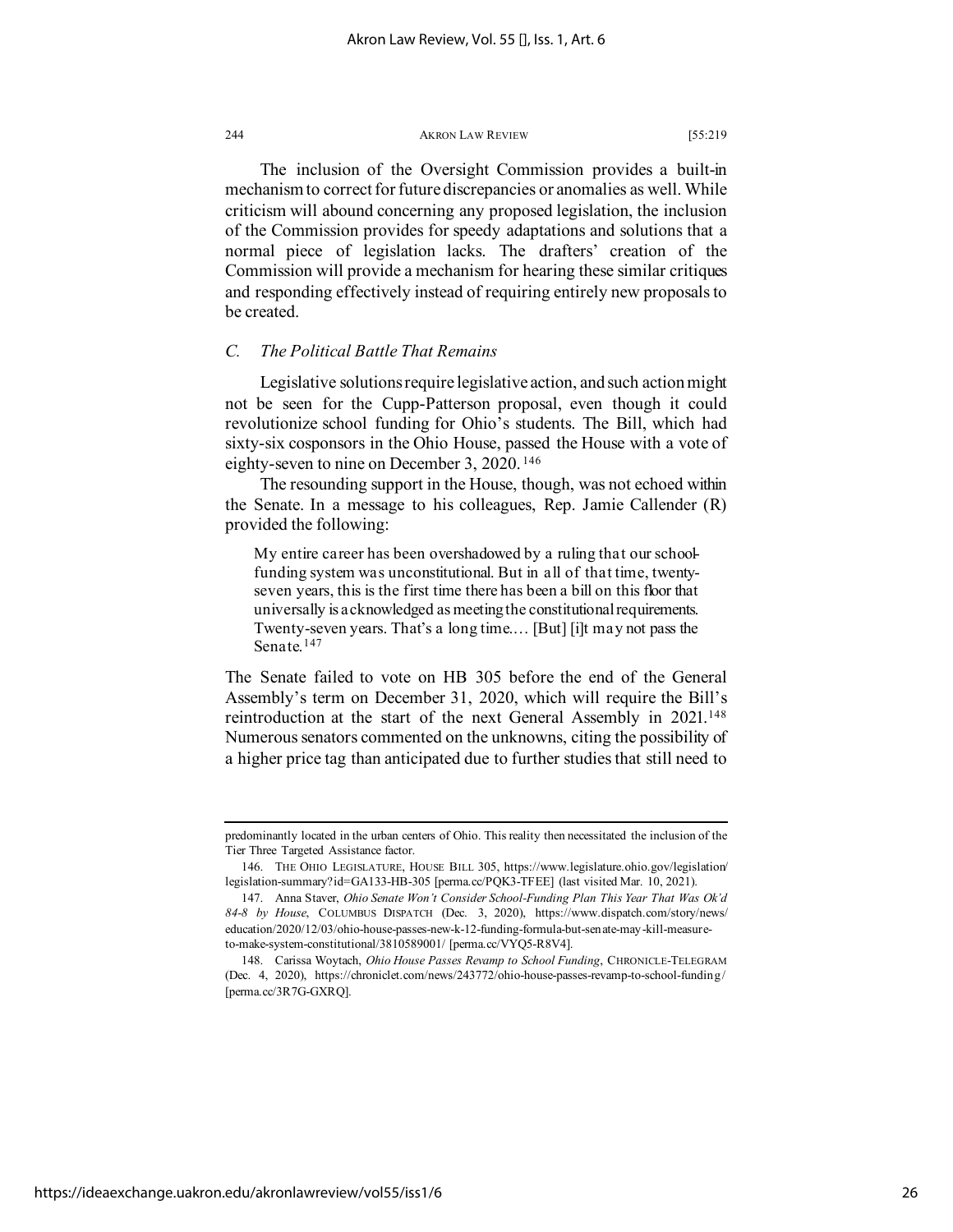be completed concerning the proposal's costs.<sup>[149](#page-27-0)</sup> Further, the uncertainty around state revenues amid the COVID-19 pandemic cautioned some senators to postpone a vote until considering the next biennial budget for 2022–2023. [150](#page-27-1)

On the surface, the disconnect between the Ohio House and Senate does not appear to be due to partisan reasons. While the Ohio General Assembly has been dominated by Republicans for over a decade, the bill received bipartisan support from the House's sixty-six cosponsors. The final vote saw support from fifty-one out of sixty Republicans and thirty-six out of thirty-six Democrats.<sup>[151](#page-27-2)</sup>

However, there is a possibility that Ohio Republicans exhibited a bit of political gamesmanship while handling the Cupp-Patterson proposal. House Republicans, knowing the position of their party members in the Senate, might have voted for the proposal knowing it would not clear the upper chamber of the General Assembly. All ninety-nine seats in the Ohio House were up for reelection during the November 2020 election,<sup>[152](#page-27-3)</sup> with only sixteen of the thirty-three seats up for reelection in the Ohio Senate. [153](#page-27-4) House Republicans might have supported the proposal in a bid to save face in their reelection campaigns, with the same concerns not present in the Ohio Senate where the party could not lose their majority control in 2020. Furthermore, Governor DeWine's treatment of school funding has effectually mirrored his predecessor, Governor Kasich.[154](#page-27-5) Knowing the stance of Senate Republicans and Governor DeWine, House Republicans might have felt that there was no need to fall on the sword right before their reelection bid. While this is only speculation, such a decision would seem more strategic and logical than pure conjecture considering the magnitude and expectations surrounding the November 2020 election. The Ohio Republican Party may have wished simply to play it safe.

Regardless of the House Republicans' motivations, the outgoing Ohio Democratic Chair, David Pepper, felt the Senate's decision was political: "whenever gun lobbyists or anti-abortion groups have a priority bill, their lapdogs in the Ohio General Assembly figure out how to move

<sup>149.</sup> Staver, *supra* note 150.

<sup>150</sup>*. Id.*

<sup>151.</sup> OHIO LEGISLATURE, *supra* note 149.

<span id="page-27-3"></span><span id="page-27-2"></span><span id="page-27-1"></span><span id="page-27-0"></span> <sup>152.</sup> BALLOTPEDIA, OHIO HOUSE OF REPRESENTATIVES ELECTIONS, 2020, https://ballotpedia.org/Ohio\_House\_of\_Representatives\_elections,\_2020 [perma.cc/7EDJ-USL2] (last visited Mar. 10, 2021).

<span id="page-27-5"></span><span id="page-27-4"></span><sup>153.</sup> BALLOTPEDIA, OHIO SENATE ELECTIONS, 2020, https://ballotpedia.org/ Ohio\_State\_Senate\_elections,\_2020 [perma.cc/QH72-MK5Y] (last visited Mar. 10, 2021).

<sup>154.</sup> Ice, *supra* note 31, at 1276.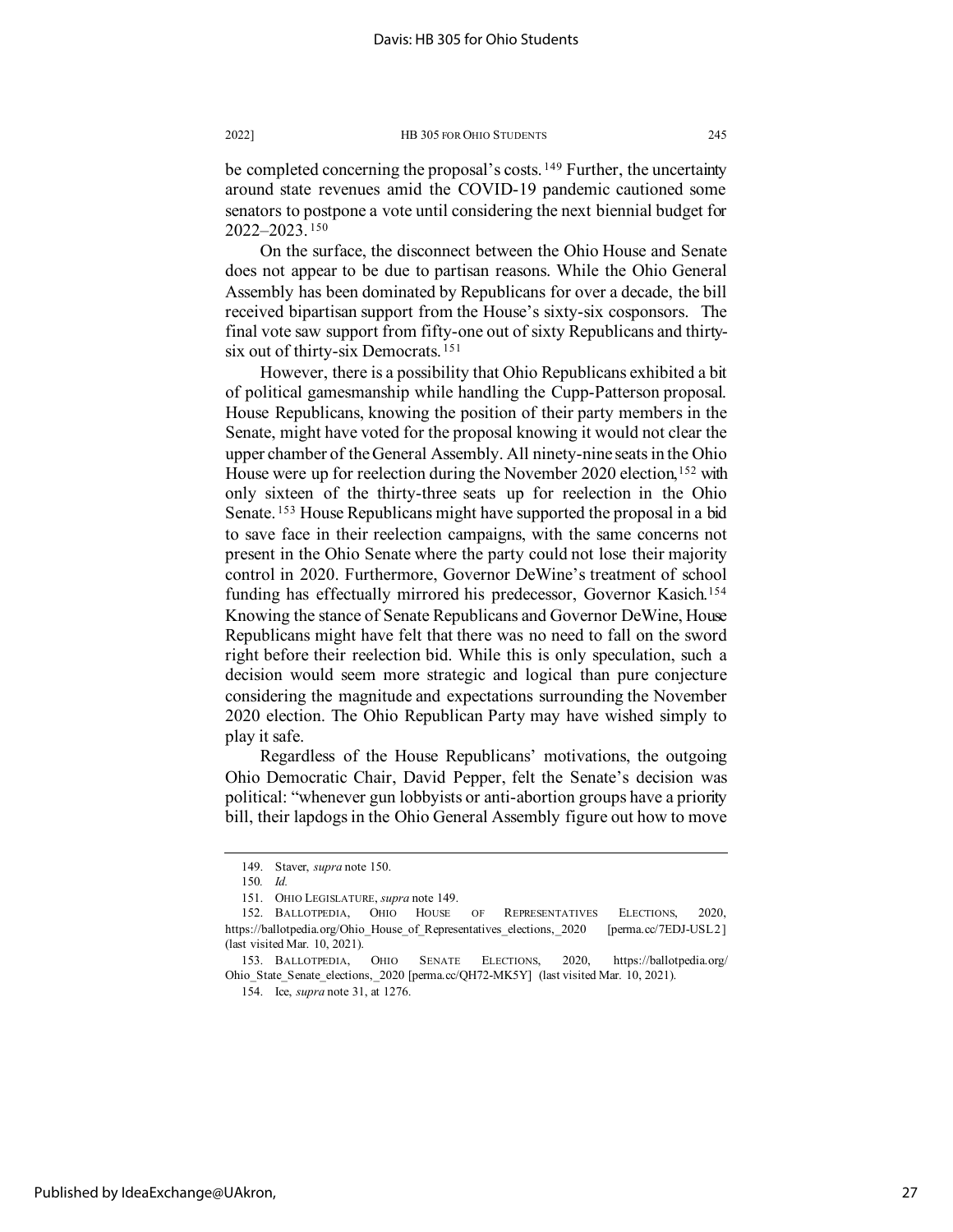legislative mountains. Now that it's Ohio kids who need help, GOP leaders in the state Senate can't even bring up the bill for a vote."<sup>155</sup> Representative Fred Strahorn (D) viewed the failure to take a vote in the Senate as not about money, but rather "about us not having the political will to do what's right for our children."<sup>[156](#page-28-1)</sup> Incoming Senate President Matt Huffman (R) seemed to suggest that failing to conduct a vote was purely a result of poor timing; the prospect of passing a bill in two weeks up against the end of the General Assembly session was not great.<sup>[157](#page-28-2)</sup> Regardless of the reason, if HB 305 is to become Ohio law, it will need to clear the Ohio House and Senate in 2021 and be signed into law by Governor DeWine.

There might be an even clearer explanation for the Senate's inaction following the passage of HB 305 in the Ohio House. Incoming Senate President Huffman has championed a different approach to education reform known as the EdChoice private-school voucher program. [158](#page-28-3) The central idea of the program is to provide a voucher to any student attending a district that is deemed to be underperforming, therefore granting the student the opportunity to afford private school tuition.<sup>[159](#page-28-4)</sup> A student's district must provide this voucher to any student that requests one if two criteria points are met: at least 20% of the district's students are eligible for Title 1, [160](#page-28-5) and the district is in the bottom 20% of Ohio's school performance index. [161](#page-28-6) Both the Ohio House and Senate passed this voucher program in less than twenty-four hours on November 18–19, 2020. [162](#page-28-7) While the substantive policy points behind this program are widely criticized throughout the state, <sup>[163](#page-28-8)</sup> they are not relevant to the

for-private-schools [perma.cc/FZ8X-8MBT]. In May 2020, Phillis and the Ohio Coalition for Equity & Adequacy of School Funding announced a new lawsuit challenging Ohio's new school voucher

<sup>155.</sup> Staver, *supra* note 150.

<sup>156</sup>*. Id.*

<sup>157</sup>*. Id.*

<span id="page-28-3"></span><span id="page-28-2"></span><span id="page-28-1"></span><span id="page-28-0"></span><sup>158.</sup> Jeremy Pelzer, *Huffman's Revamped School-Voucher Program Passes State Senate*, LIMAOHIO.COM (Nov. 19, 2020), https://www.limaohio.com/news/436973/huffmans-revampedschool-voucher-program-passes-state-senate [perma.cc/AYS3-J8KA].

<sup>159</sup>*. Id.*

<span id="page-28-5"></span><span id="page-28-4"></span><sup>160</sup>*. Id.* Title 1 refers to a federal program that offers federal funding for students that come from low-income backgrounds.

<span id="page-28-6"></span><sup>161</sup>*. Id.* The school performance index is based a district's test scores from the past two school years.

<span id="page-28-7"></span><sup>162.</sup> William L. Phillis, *Column: Shame on the Ohio Senate for Failing Kids Again*, COLUMBUS DISPATCH (Dec. 24, 2020), https://www.dispatch.com/story/opinion/columns/2020/12/24/columnshame-ohio-senate-failing-kids-again/3961902001/ [perma.cc/ZW34-BZJP].

<span id="page-28-8"></span><sup>163.</sup> Darrel Rowland, *Group That Won Ohio School-Funding Suit Now Challenging Vouchers for Private Schools*, COLUMBUS DISPATCH (May 14, 2020), https://www.the-dailyrecord.com/news/20200514/group-that-won-ohio-school-funding-suit-now-challenging-vouchers-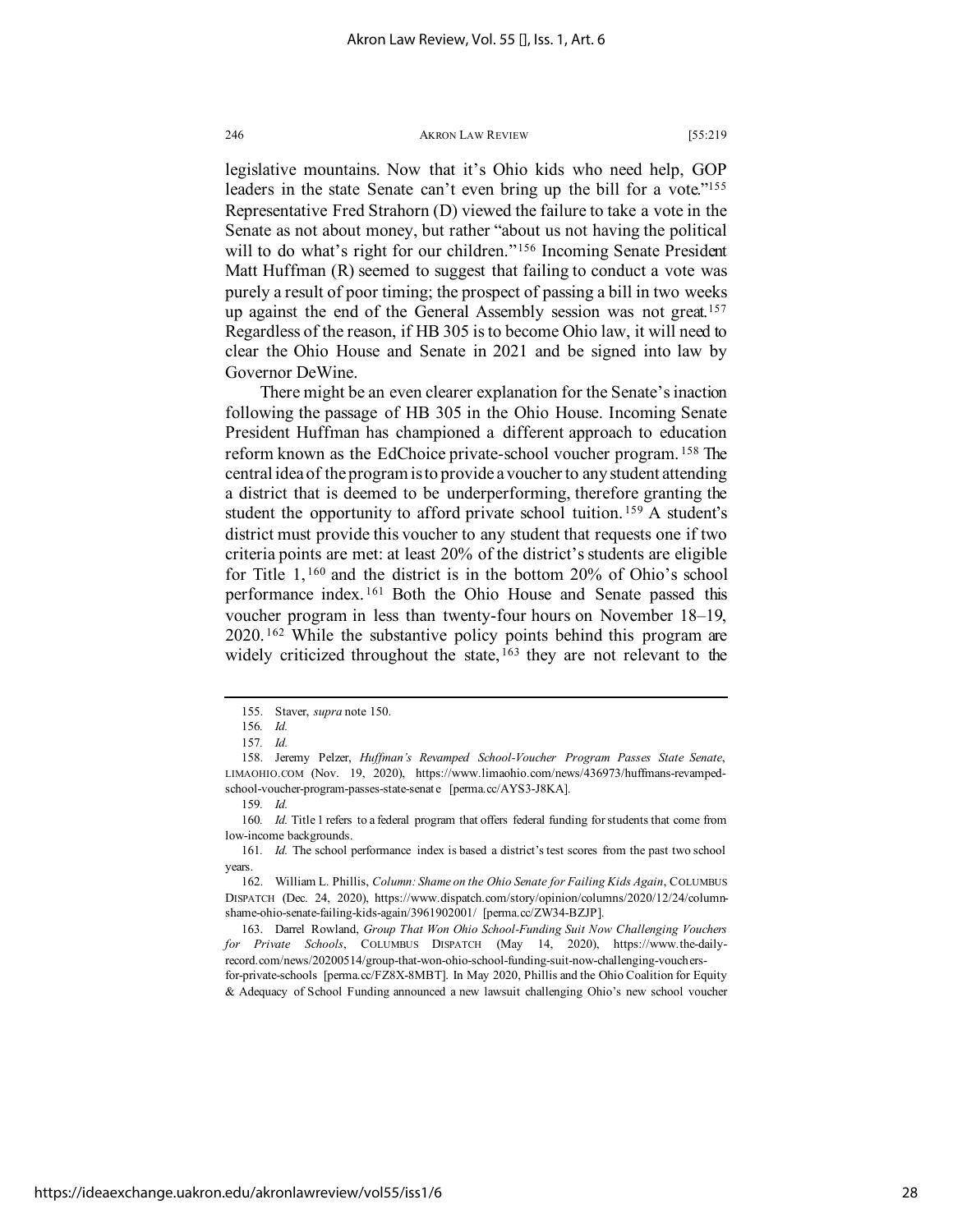current discussion. What is relevant, though, is that Senator Huffman's education reforms might remain the priority as the new session of the General Assembly begins. Huffman has been singled out over the Senate's failure to cast a vote before the end of the session—he was gifted a lump of coal and a failing report card by Public Education Partners, a national public education advocacy association. [164](#page-29-0) Interestingly, Senator Huffman is also replacing Senator Larry Obhof (R) as President of the Ohio Senate. Senator Obhof, an attorney with Squire Patton Boggs in Columbus, Ohio, published a review of the *DeRolph* decisions and Ohio's quest to provide an adequate education during a School Finance Litigation seminar he attended at Yale.<sup>[165](#page-29-1)</sup> Unfortunately, it seems as though HB 305 might have arrived at the Ohio Senate just a year late.

With Senator Huffman's priorities clear, it will be vital to continue the pressure to ensure that the Cupp-Patterson proposal gets the attention it is due in the Ohio Senate. The COVID-19 pandemic did not stop the business of the General Assembly during 2020, but concerns over budgetary shortages and possible cuts will remain real concerns for government and businesses alike as society hopefully breaks out of the pandemic in 2021.

Whatever the reason, motivation, or agenda, it is unfortunate that HB 305 has been kicked back a peg by the Ohio Senate. While the inherent reasons can easily be viewed as political, hopefully the one-hundred thirty-fourth General Assembly will act quickly and pass the legislation in the coming months. Representative Patterson, one of HB 305's main authors and proponents, was term-limited in the Ohio House in 2020.[166](#page-29-2) His powerful and veteran voice will no longer be heard within the General Assembly, and unfortunately, he saw his term end without a sound resolution to one of the largest pieces of legislation throughout his

program. What was passed in November was an updated version of the program; a version that the Coalition still views as unconstitutional, though.

<span id="page-29-0"></span><sup>164.</sup> PUBLIC EDUCATION PARTNERS, PUBLIC EDUCATIONS PARTNERS: YEAR IN REVIEW 2020, https://publiceducationpartners.org/2020/12/29/public-education-partners-year-in-review-2020/

<sup>[</sup>perma.cc/PQV2-VJCQ]. Public Education Partners has served as a strong partner with the Ohio Coalition for Equity & Adequacy of School Funding, the organization headed by William Phillis. Public Education Partners and the Cincinnati Federation of Teachers hosted an event in front of the Ohio Statehouse where they delivered stockings full of coal while playing and singing holiday songs for the "Statehouse Grinches." The event also circulated a petition calling for the speedy passage of HB 305 in 2021.

<sup>165</sup>*. See* Larry J. Obhof, *DeRolph v*. *State and Ohio's Long Road to an Adequate Education*, 2005 B.Y.U. EDUC. & L.J. 83 (2005).

<span id="page-29-2"></span><span id="page-29-1"></span><sup>166.</sup> BALLOTPEDIA, JOHN PATTERSON (OHIO), https://ballotpedia.org/John\_Patterson\_(Ohio) (last visited Mar. 10, 2021) [perma.cc/2486-AXK9].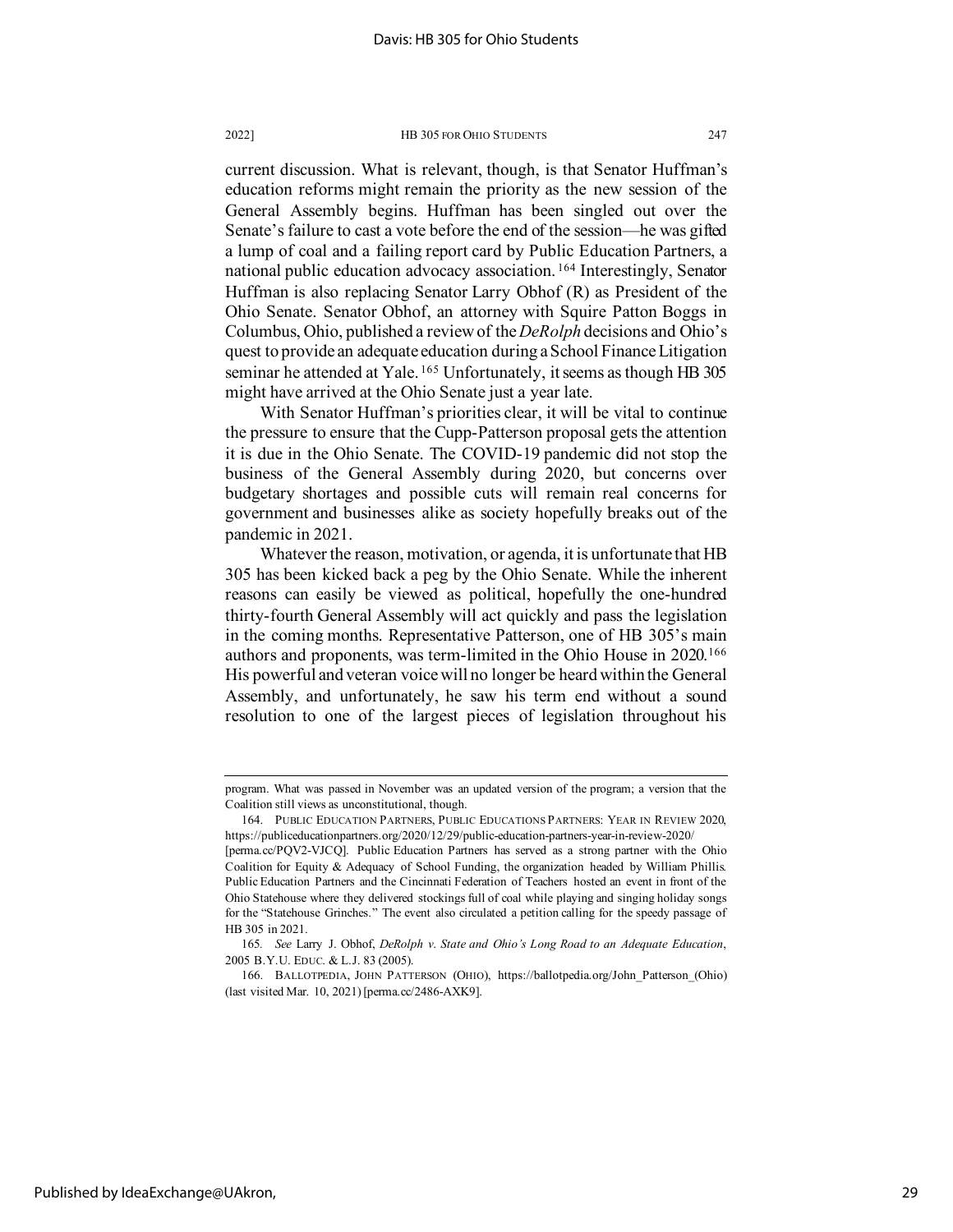extensive political career. With his departure, and Senator Huffman's appointment as President of the Senate, the future of HB 305 is uneasy.

The onus now must fall on Ohioans throughout the state to recognize the clear problem that is school funding. Education issues seem to garner less press and stir less outcry from the masses, but they are problems that are faced by every citizen. The way Ohio funds its schools is unconstitutional, and Ohioans must hold their legislators accountable for their persistent inaction in crafting a workable solution. If the state does not require action from lawmakers in Columbus, Ohio's students might not see change for another decade to come. Democracy cannot tolerate persistent unconstitutionality, no matter the issue. Ohio deserves better.

## IV. CONCLUSION

Young Nathan DeRolph, the middle schooler from the Northern Local School District that did not have a chair to sit in during class, provided his name for the pursuit of an adequate and equitable education for all of Ohio's students. William Phillis and the Ohio Coalition for Equity & Adequacy of School Funding fought for students like DeRolph throughout Ohio, and their efforts yielded positive results. The Ohio Supreme Court, in four separate decisions, reaffirmed that the way Ohio funded its schools was unconstitutional. This decree has been met with silence in Columbus, though, and remains a widely unknown issue throughout Ohio.

The first success for Mr. DeRolph might come through the passage of HB 305. The introduction of wealth-centric factors and the creation of the Education Oversight Committee are steps in the right direction under the Ohio Supreme Court's *DeRolph* decisions. What remains, though, is a massive hurdle. Partisan politics and possible budgetary concerns might push school funding reform off yet again. Legislators will remark that the delay is only temporary, and their attention will return as soon as normalcy can return. But such language communicates the reality that has been apparent for the past twenty-four years: education is not a flashy political priority on which a politician can couch reelection.

The battle has been fought, articles have been written, and Mr. DeRolph is now working in the mortgage industry. [167](#page-30-0) The *DeRolph* rulings that were the source of so much work and devotion have begun to collect dust. Will Ohio ever provide a constitutional funding formula for its schools? Will state legislators ever decide to prioritize education

<span id="page-30-0"></span><sup>167.</sup> Nate DeRolph, LINKEDIN (Mar. 10, 2021), https://www.linkedin.com/in/nate-derolph/ [perma.cc/TV2U-5CVM].